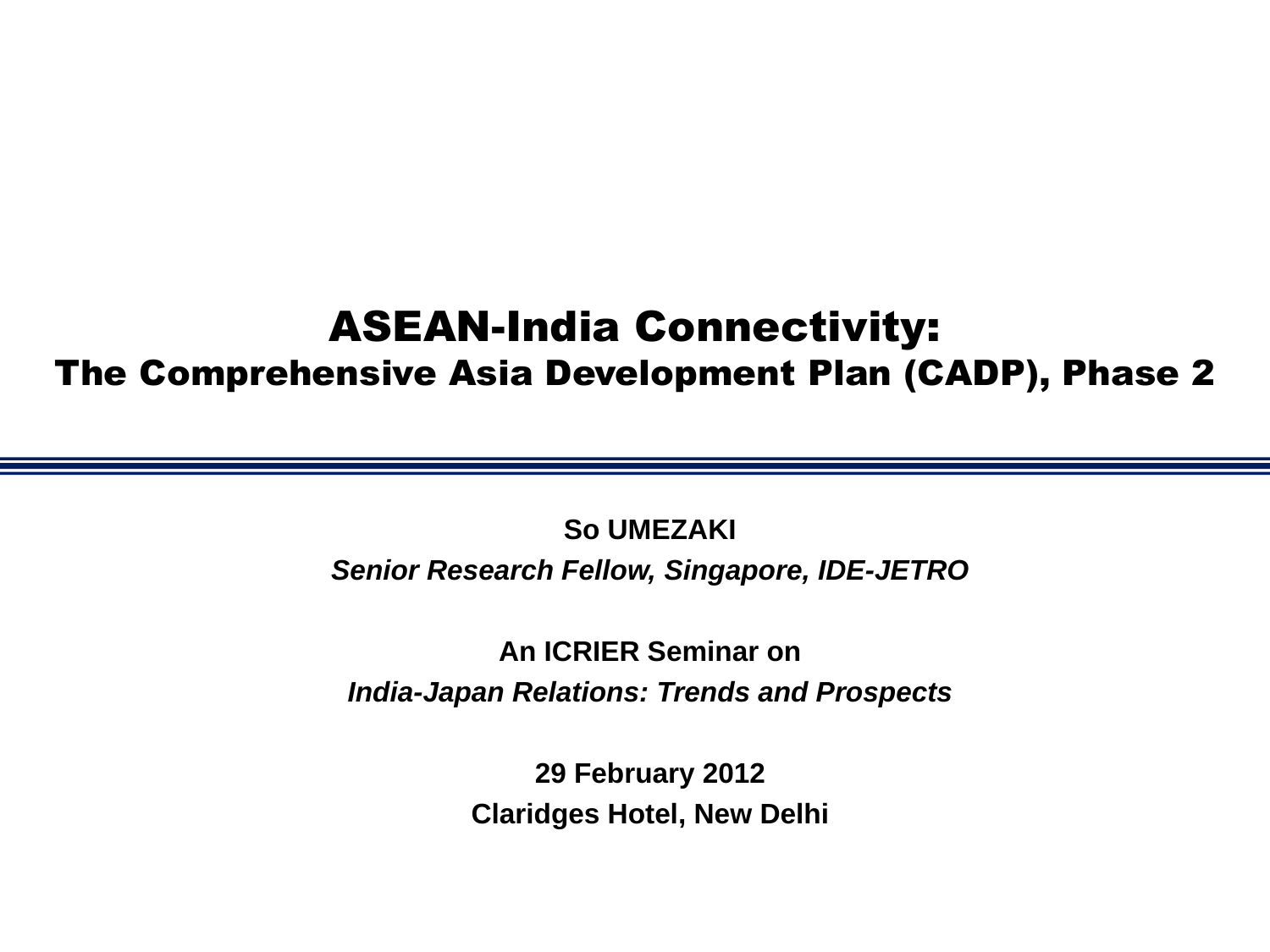# 1-1. Introduction: ERIA, CADP, and MPAC

- ERIA is an international organization established in 2008 based on the agreement in the East Asia Summit (EAS), to conduct policy research for the region related to (1) deepening economic integration, (2) narrowing development gaps, and (3) sustainable economic development.
- One of the most important mandates of ERIA is to support ASEAN in its endeavor towards the ASEAN Community building, as ASEAN has been serving as the hub of economic integration in East Asia.
- ERIA's report on the Comprehensive Asia Development Plan (CADP), submitted to EAS in October 2010, provides a theoretical and empirical basis on the importance of physical and institutional connectivity in the region.
- ERIA supported STOM/ATM(ASEAN Transport Ministers Meeting) in drafting the Brunei Action Plan (BAP): 2011-2015, the five-year plan of ASEAN transport cooperation, which was adopted in ATM in November 2010.
- Based on these research experiences, ERIA was invited to provide a conceptual framework and to draft 2 chapters in MPAC since the first High Level Task Force (HLTF) on ASEAN Connectivity in March 2010.
	- *Chapter 2. Achievements of, and Challenges and Impediments to ASEAN Connectivity*
	- *Chapter 3. Key Strategies for Enhanced ASEAN Connectivity*
- ERIA is listed as one of the funding sources for technical assistance for the implementation of MPAC (Table 4.1).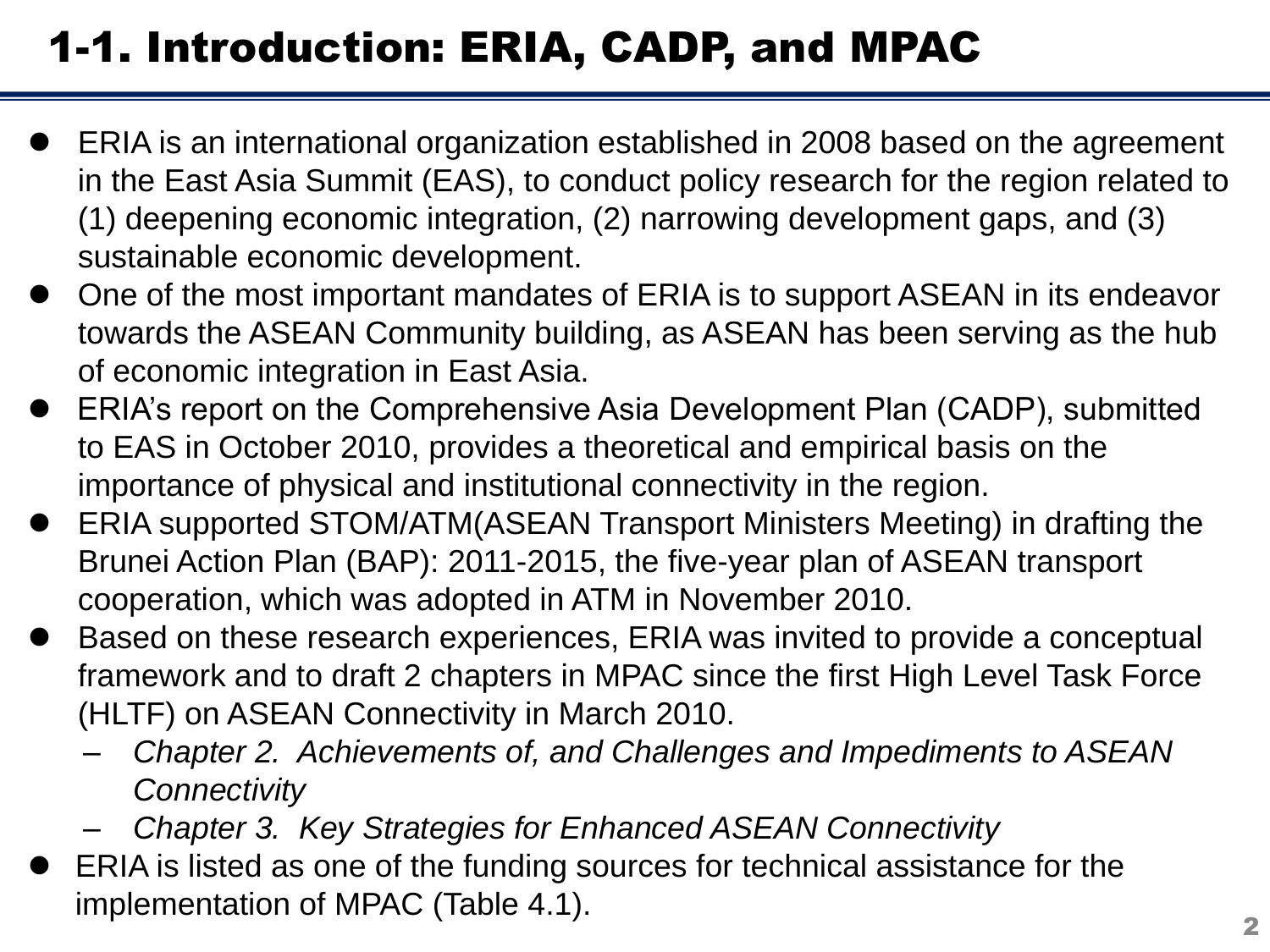## 1-2. Introduction: Scope of CADP2

- **ASEAN-India connectivity** was selected as the main theme of the 2<sup>nd</sup> phase of the CADP, because of the growing importance of the issue amidst the ongoing restructuring of economic activities. Although both China and India are emerging economic superpowers in the region and the immediate neighbors to ASEAN, the extents of the connectivity with ASEAN differ significantly. With the strong supports of the government and the business activities of the private sector, China has been aggressively penetrating into ASEAN. In comparison, the exposure of India in ASEAN is rather limited.
- The concept of the **Mekong-India Economic Corridor (MIEC)** is one of the examples. Although the validity of MIEC was also demonstrated in the CADP, there remain significant missing links, including the lack of the gateway port in Dawei (Myanmar). In addition, the connectivity between Thailand and Myanmar should be enhanced through the construction of a highway between Dawei and Thai border (physical connectivity) and various trade and transport facilitation measures (institutional connectivity).
- Another major route to enhance ASEAN-India connectivity can be developed by upgrading road infrastructure of the Thailand-Myanmar-India section of Asian Highway No.1, which has also been identified as the **Trilateral Highway** in the cooperation among these three countries. As the road infrastructure in Thailand is already well developed, the remaining issues are the sections in Myanmar and the Northeast India. 3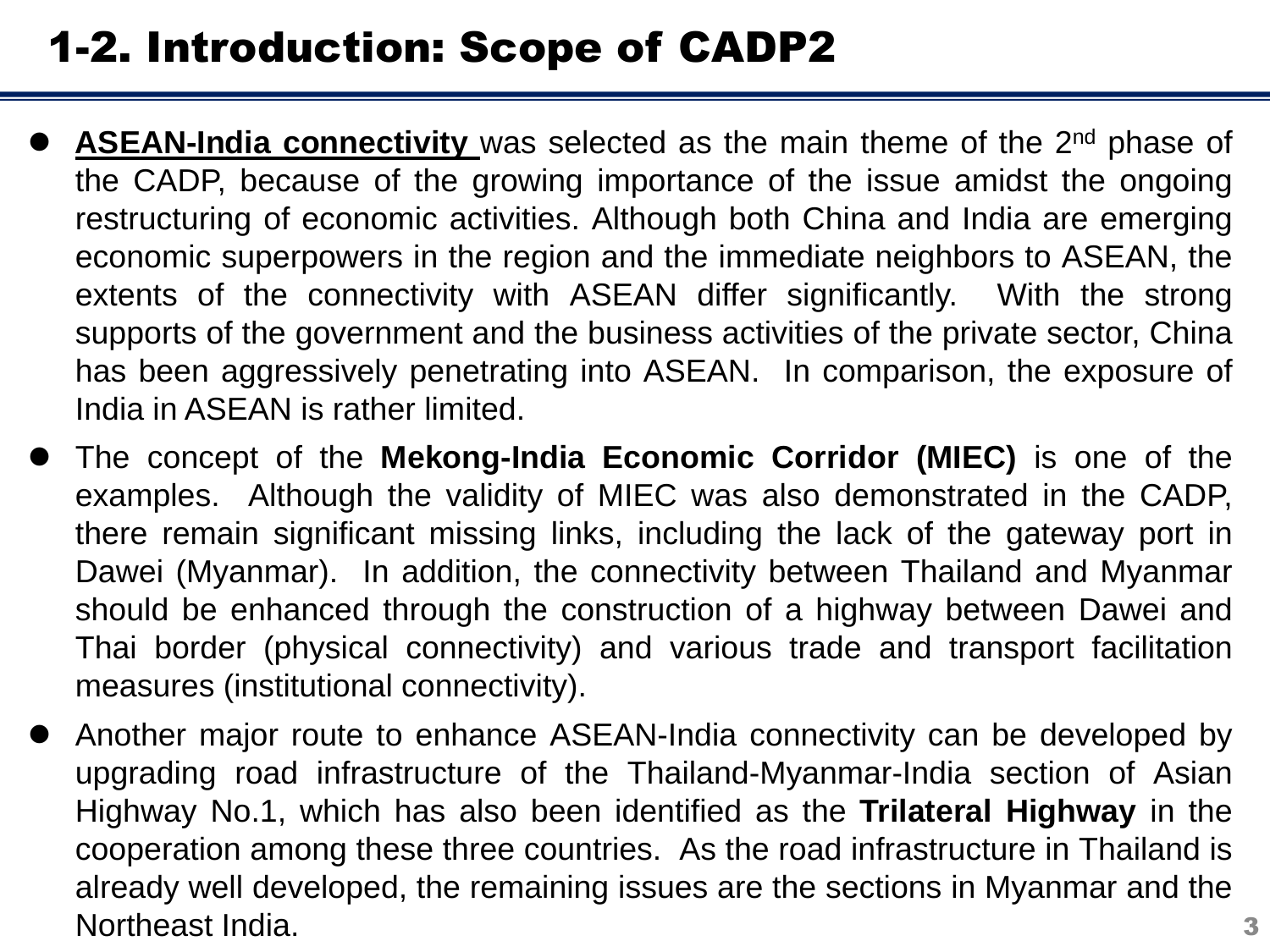# 2-1. Conceptual framework of CADP

 **CADP** provides a grand spatial design of economic infrastructure and industrial placement, applying a novel analytical approach based on the fragmentation theory and new economic geography, in order to pursue both "deepening economic integration" and "narrowing development gaps" at the same time.



- Specify **three sub-regions (Mekong, IMT+, and BIMP+)**, which include multiple industrial corridors connecting countries/regions at different development stages in order to effectively utilize economic dynamism.
- Propose **three tiers of development strategies**.
	- Tier 1: middle-income countries/regions  $\rightarrow$  Innovative and value-added cluster (Less congestion and better business environment.)
	- Tier 2: countries/regions close to industrial agglomerations  $\rightarrow$  Push out the frontier of production networks (Creation of new dev. center)
	- Tier 3: remote countries/regions yet to start development process  $\rightarrow$  Employ logistics infrastructure as a trigger for a new perspective of industrial development. (Create critical mass of economic activity)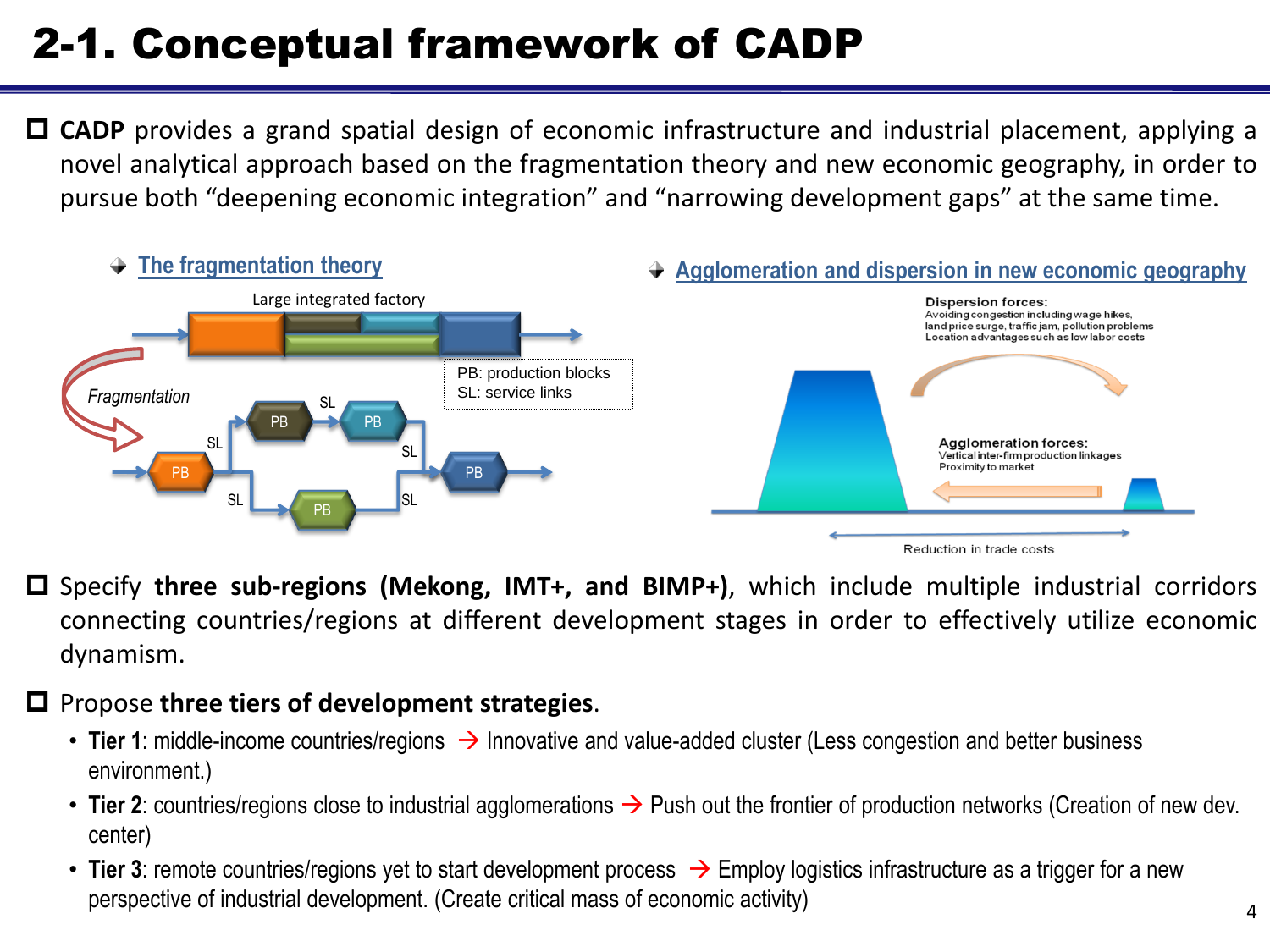#### 2-2. Nominal GDP per capita (2005)



Source: Kumagai and Isono (2011)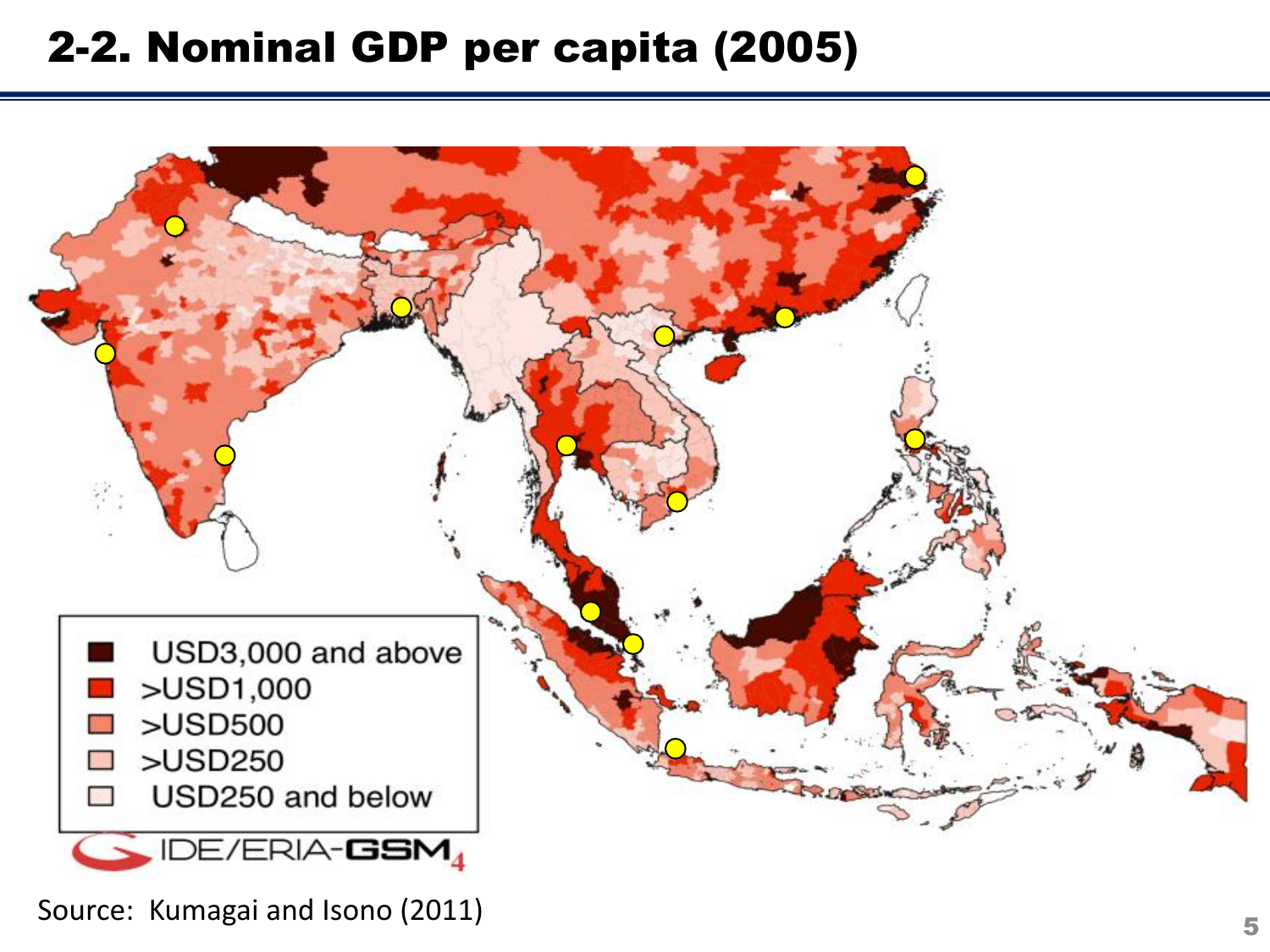## 3-1. ASEAN-India trade relationship

- During the first decade in the 21st century, **India has emerged as one of the key players in the global economy**. India's merchandise trade increased from US\$ 93.0 in 2000 to US\$ 422.9 in 2009, with a high compound average growth rate (CAGR) of 18.3%. During the same period, merchandise trade between ASEAN and India also recorded a significant increase from US\$ 7.1 billion in 2000 to US\$ 41.3 billion in 2009, with a CAGR of 21.6%.
- For ASEAN, India's share as the destination of merchandise export and as the origin of merchandise import **doubled** from 1.6% and 1.0% in 2000 to 3.3% and 2.1% in 2009, respectively, **but still limited**.
- For India, ASEAN's share as the destination of merchandise export increased rapidly from 6.5% in 2000 to 10.6% in 2009, whereas ASEAN's share as the origin of merchandise import recorded a slight decline from 11.0% in 2000 to 9.1% in 2009, indicating **the slow progress of ASEAN in penetrating into Indian market**.
- Considering the growth performance and the geographical adjacency, the **trade relationship between ASEAN and India is still limited**.
- As De (2011) concluded, "(o)ne of the major obstacles to the expansion of trade between India and ASEAN is **the high cost of moving goods across the borders" reflecting insufficient infrastructure for physical connectivity**.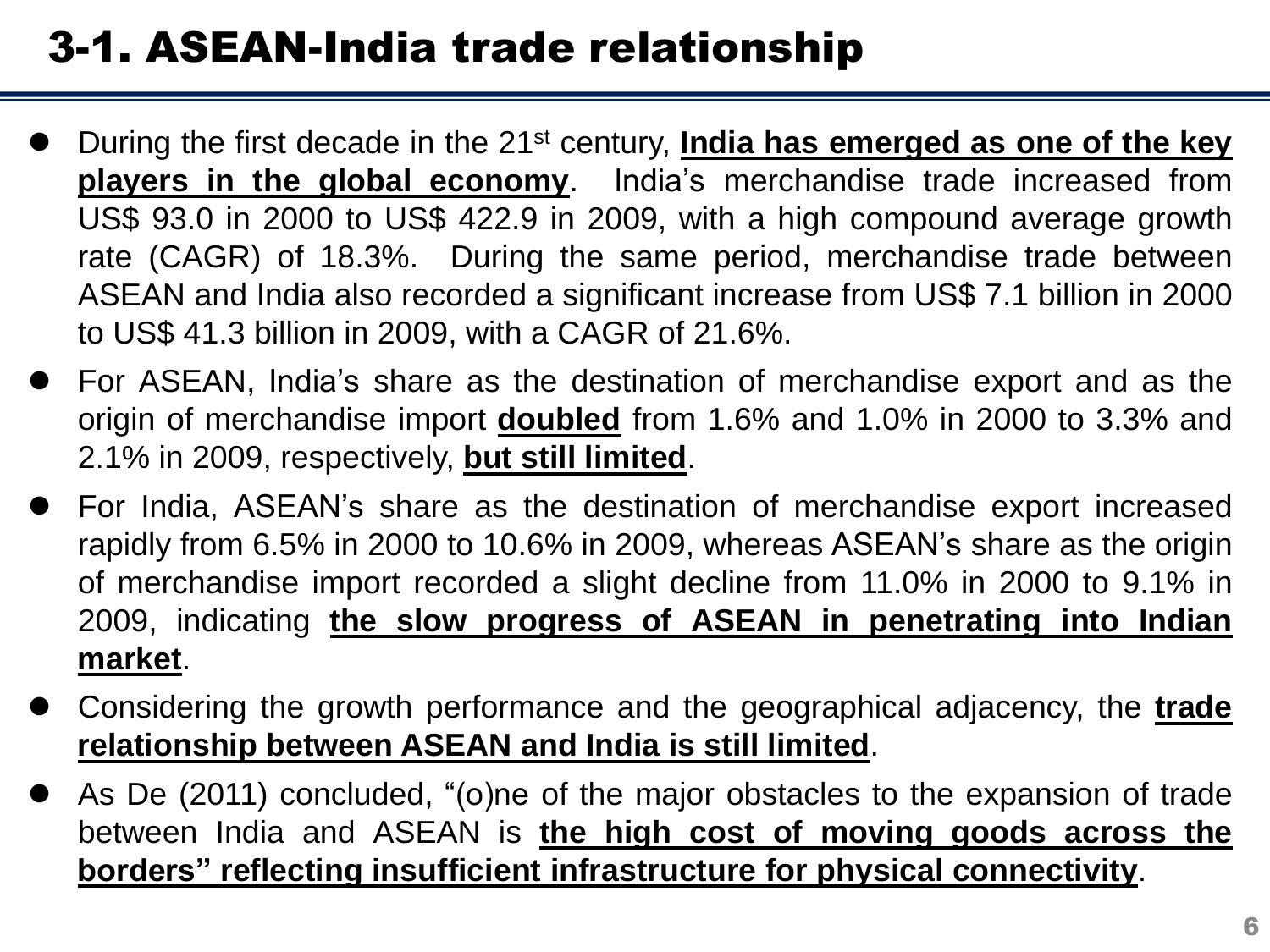### 3-2-1. Myanmar's trade with neighbours

- During the last two decades, Myanmar's export increased from US\$ 466 million in FY1991/92 to US\$ 8,864 million in FY2010/11 with a CAGR of 16.8%, and Myanmar's import increased from US\$ 851 million in FY1991/92 to US\$ 6,415 million in FY2010/11 with a CAGR of 11.2%.
- **The high export growth was not severely affected by the import ban imposed by the United States in 2003, mainly because of the rapid expansion of trade with two neighbouring countries, Thailand and China**.
- The share of Thailand in Myanmar's trade (export + import) doubled from 15.2% in FY2000/01 to 30.4% in FY2009/10, reflecting the increase of Myanmar's export of natural gas to Thailand through pipelines. The comparable figures for China expanded more than a double from 12.0% to 24.2.
- **In contrast, Myanmar's trade with other neighbouring countries has been sluggish** during the last decade. The share of India in Myanmar's trade marked a rather slow expansion from 8.9% in FY2000/01 to 10.3% in FY2009/10. As for Bangladesh, the share was halved during the same period from 1.4% to 0.7% .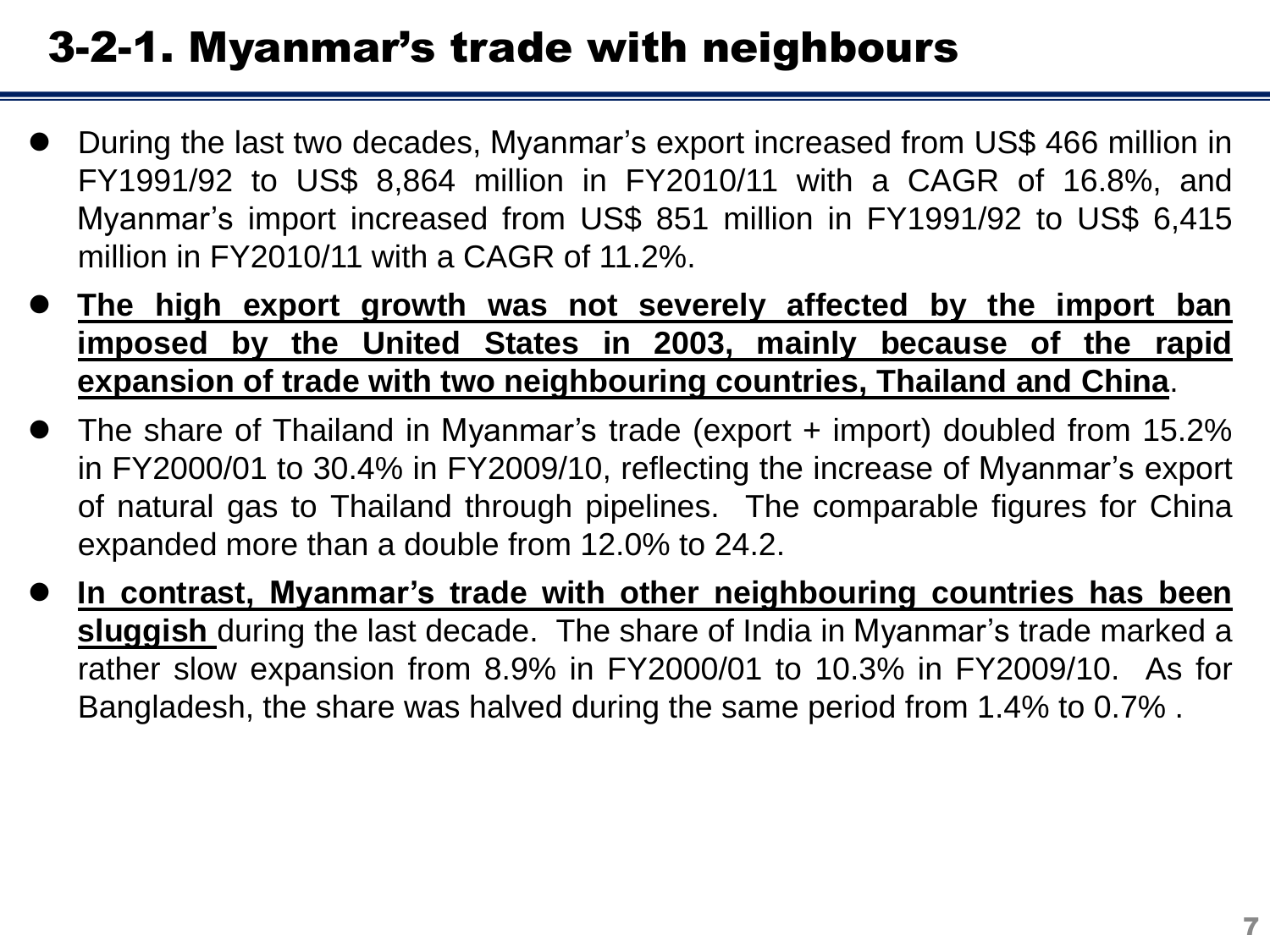#### 3-2-2. Myanmar's border trade

- Myanmar shares national borders with China (2,204km), Thailand (2,107km), India (1,643km), Bangladesh (271km), and Lao PDR (238km). Border trade with neighbouring countries shared around 8% of Myanmar's total trade in the end of the 1990s, but the share gradually increased to 13.9% in FY2010/11.
- In FY1997/98, the shares of China and Thailand in Myanmar's border trade (export + import) were 56.7% and 32.6% respectively, followed by India (8.7%). The corresponding shares of the three countries has become 77.9%, 19.9%, and 1.0%, respectively.
- Muse (105 mile), located between Muse in Myanmar and Ruili, Yunnan Province of China, has been the largest border check point in Myanmar, with a distinctive share of 65.4% in FY2006/07, followed by three border check points along the Thai border namely Myawaddy (14.3%), Kawthaung (7.2%), and Myeik (4.1%).
- **Myanmar's border trade with India has been slow as compared to those with China and Thailand**. Along the national border with India, there are two border check points in Tamu and Rhee, shares of which in Myanmar's border trade were 0.9% and 0.6 % respectively in FY 2006/07. The border areas are mountainous, and the road infrastructure is generally insufficient to accommodate a large amount of international trade.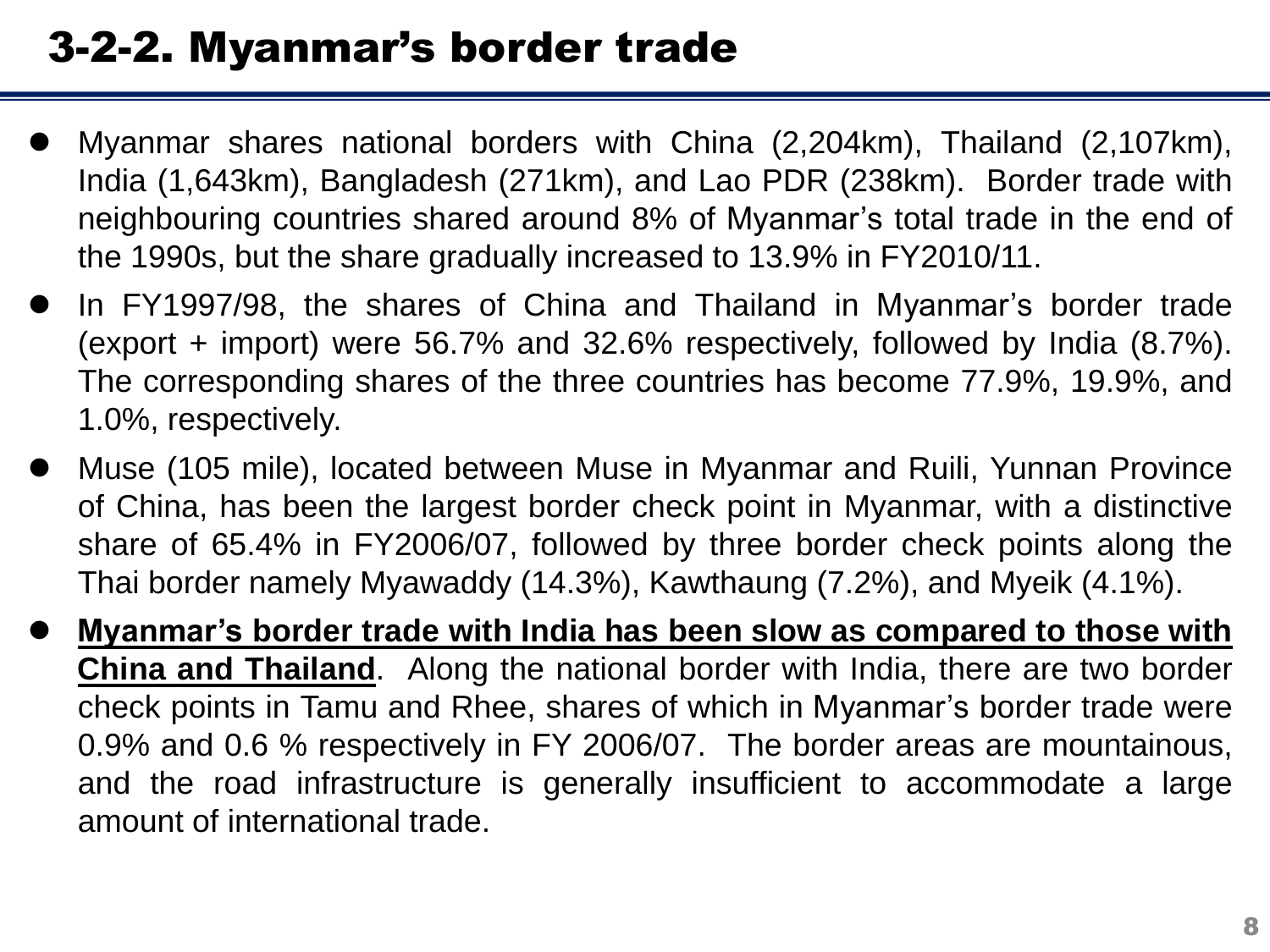## 3-3. Emerging nodes for ASEAN-India connectivity

- **The characteristics of Myanmar in ASEAN and those of Northeast India in India are similar in various aspects.** Myanmar locates on the west end of ASEAN, having China on the north, and is the lowest income country in ASEAN with the weakest connectivity with other ASEAN Member States. Similarly, Northeast India locates on the northeast end of India, having China on the northeast beyond Myanmar the immediate neighbor, and is among the poorest regions in India with the weakest connectivity with other parts of India. The main economic activity is agriculture, and both have some natural resources.
- The connectivity between Myanmar and Northeast India is still very weak, although they share a 1,643km long national border.
- On the other hand, **Myanmar and Northeast India, surrounded by all three of the most vigorous economies in the world, namely, China, India, and (other part of) ASEAN, are expected to play a very important role as the connecting nodes to physically connect these economies**. In this broader perspective, Myanmar and Northeast India are no longer at one end of the region to which they belong. Taking this strategic role into consideration, **development strategies for Myanmar and Northeast India can be the core of the regional strategy to enhance ASEAN-India connectivity**.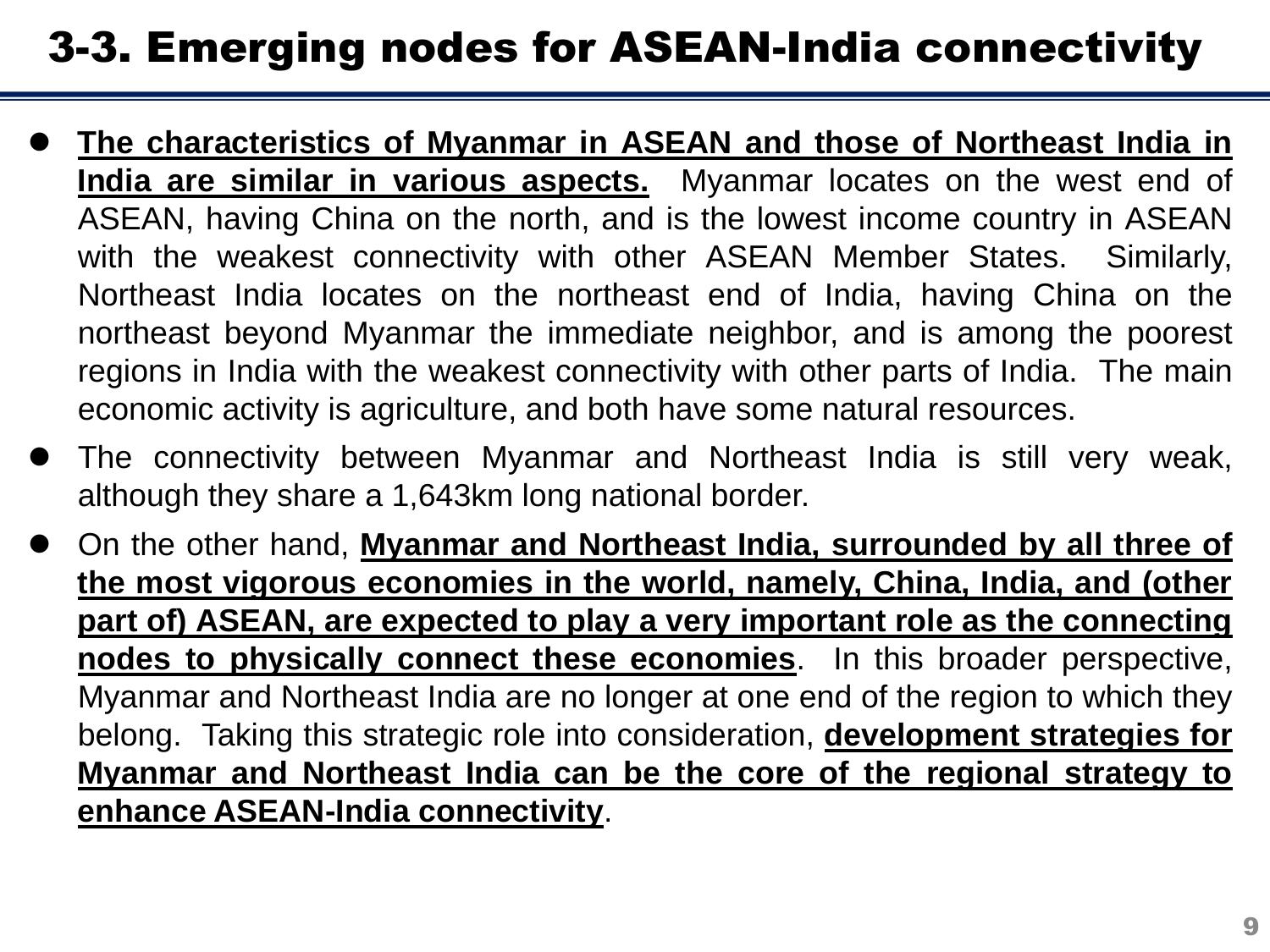#### 4-1. A regional framework

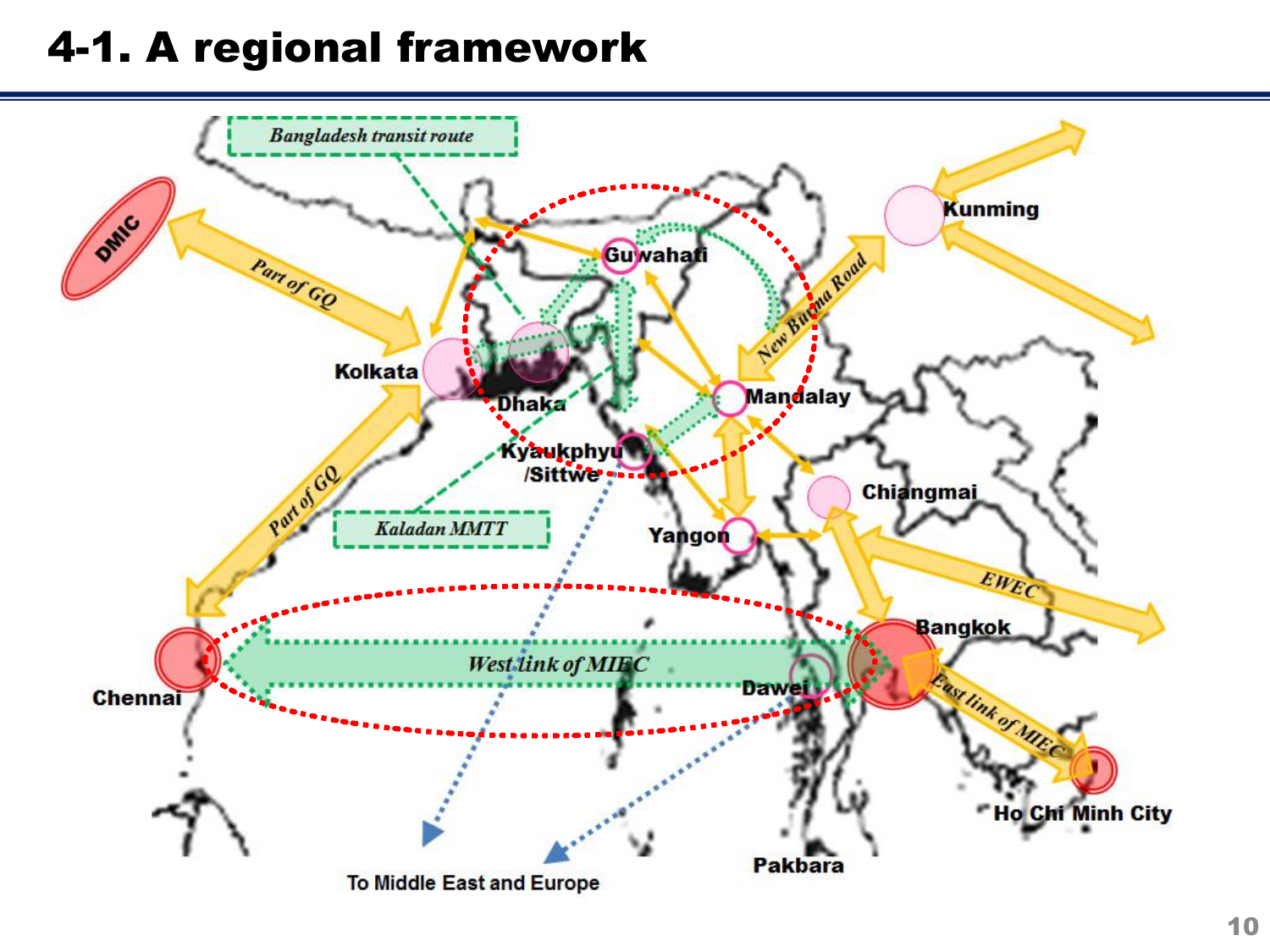# 4-2-1. Mekong India Economic Corridor: Background

- CADP recommended to promote the Mekong-India Economic Corridor (MIEC), which enhances the connectivity between Ho Chi Minh City, Phnom Penh, Bangkok, and Dawei by road, and further to Chennai in India by sea route. According to the simulation in CADP, the percentage increases in real GDP in 2020 vis-à-vis the baseline scenario are 0.32% for EWEC, 0.14% for NSEC, and 1.19% for MIEC, and the percentage reductions in the Gini coefficients are 0.07% for EWEC, 0.13% for NSEC, and 0.23% for MIEC.
- **ASEAN Leaders adopted the promotion of MIEC as one of the key actions in the Master Plan on ASEAN Connectivity (MPAC) in October 2010**.
- Japan's recent decision to provide ODA to Cambodia for the construction of a Mekong Bridge in Neak Leoung, despite the difficulties due to from the bad fiscal position of the country, is another major and welcome development.
- Given this significant step made in Cambodia, the remaining and more important issue is to establish the new linkage between Bangkok and Chennai.
- In particular, a deep sea port in Dawei will provide vast opportunities for the firms operating in Bangkok metropolitan area and the region along MIEC by opening up a new shipping route to India, the Middle East, and Europe. On the other hand, firms in India, particularly those in Chennai, are expected to have less costly and alternative access to ASEAN. In addition, this development is expected to reduce congestion in the Malacca Strait.  $11$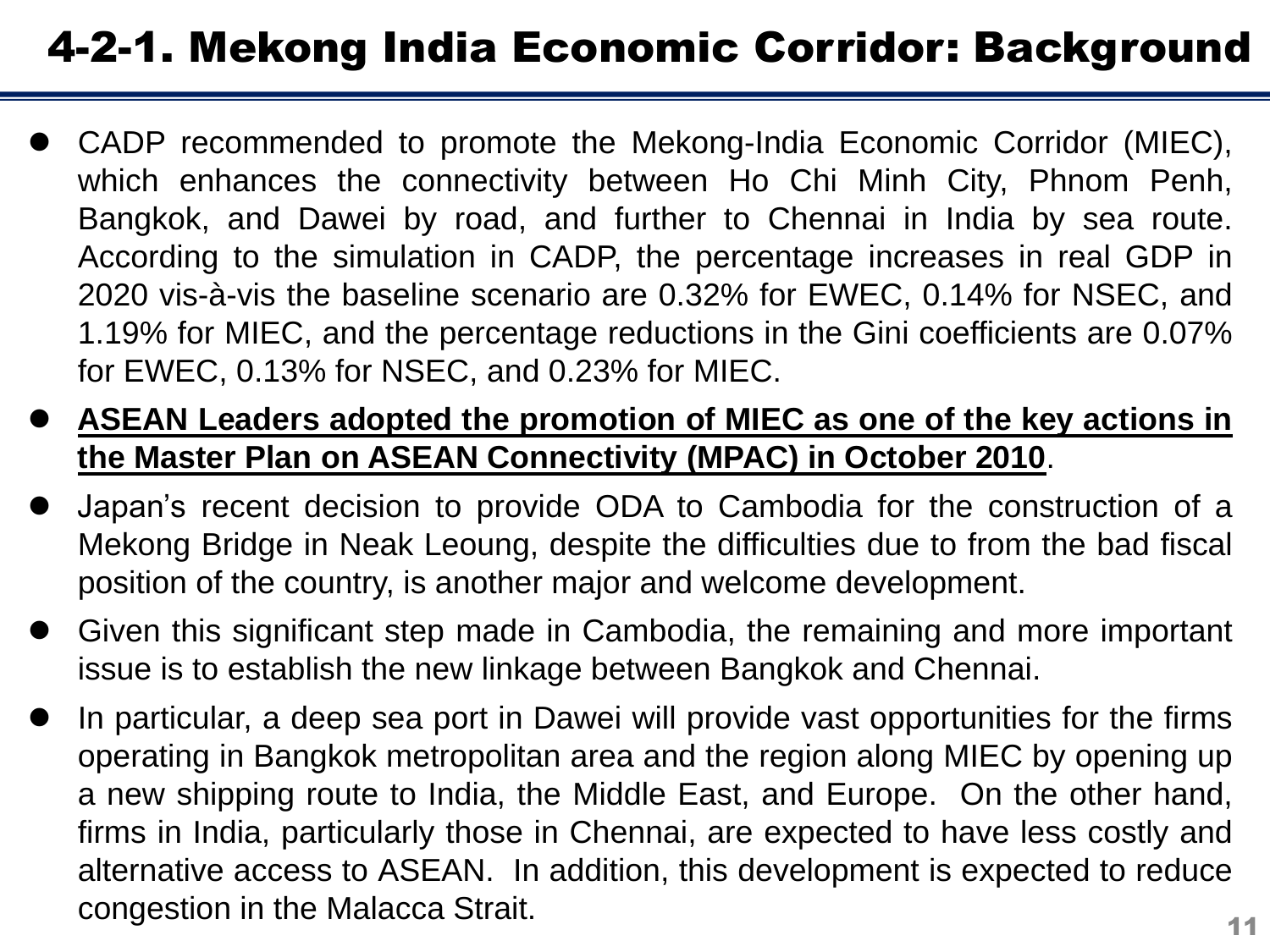# 4-2-2. Dawei development project (1)

- Myanmar Port Authority (MPA) which provides port services conducted preliminary study and sites selections for deep seaport by taking into consideration of natural and technical condition. The appropriate sites are earmarked for construction of deep sea ports along the coastline of Myanmar; such as Kyaukpyu in Rakhine State, Kalegauk in Mon State, Dawei and Bokpyin in Tanintharyi Region.
- In July 1996, an MOU was signed between MPA and Italian Thai Development Public Company Limited (ITD) to execute feasibility study for Dawei deep sea port and integrated development plan. The scope of project included construction of highway road and development of deep sea port to accommodate 50,000 DWT and 300,000 DWT general/container vessels and break bulk vessels respectively.
- An MOU on the Dawei deep sea port and industrial estate project between MPA and ITD was signed on 6 December 2008 and the Framework Agreement signed on 2 November 2010. ITD has been granted the right from the Myanmar Government to develop the Dawei Project covering the area of 250 km2, over 75 years project period, for the development of a deep sea port, industrial estate, and trans-border corridor link.
- The total project cost is estimated to be US\$80 billion.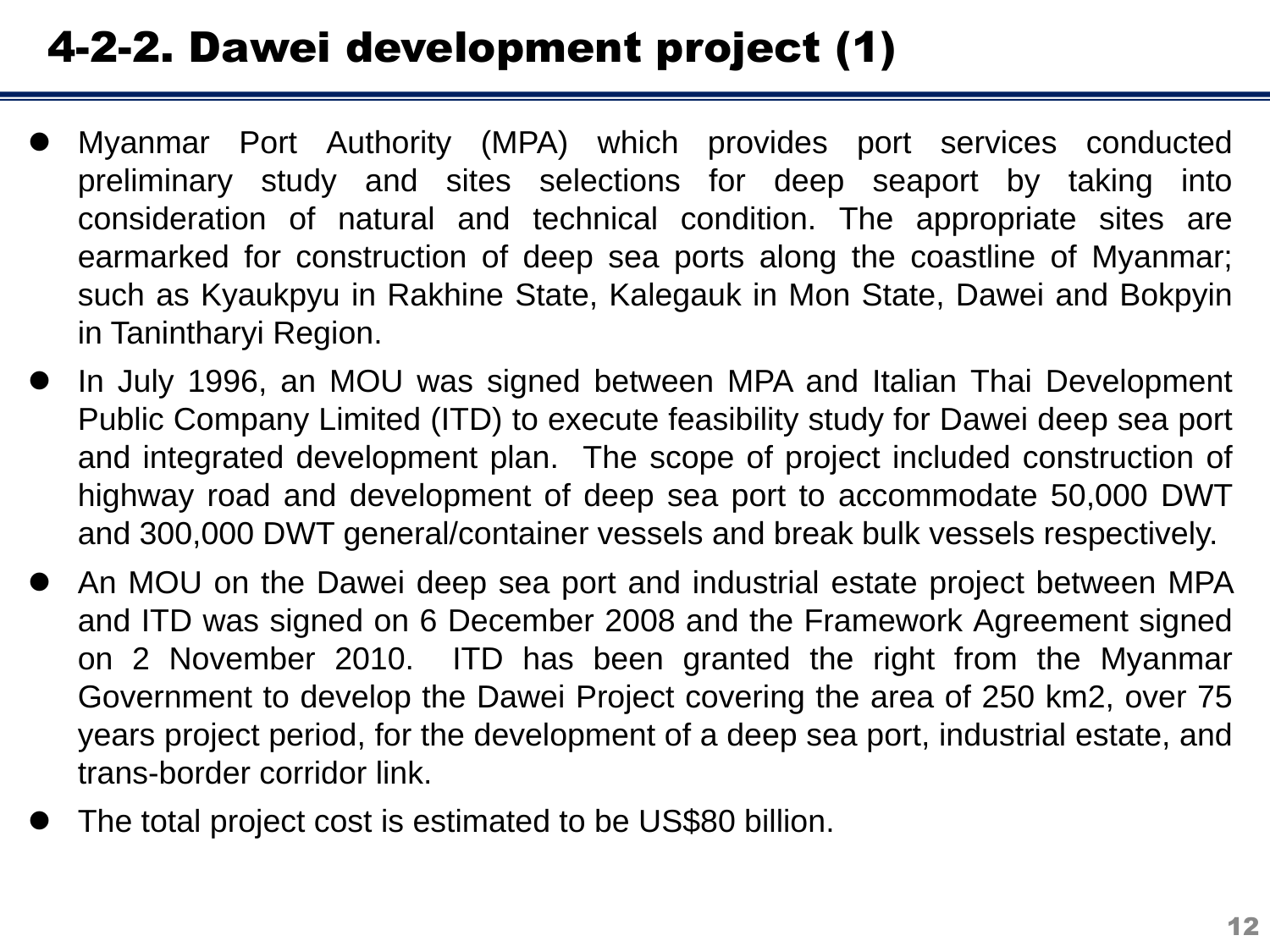#### 4-2-2. Dawei development project (2)

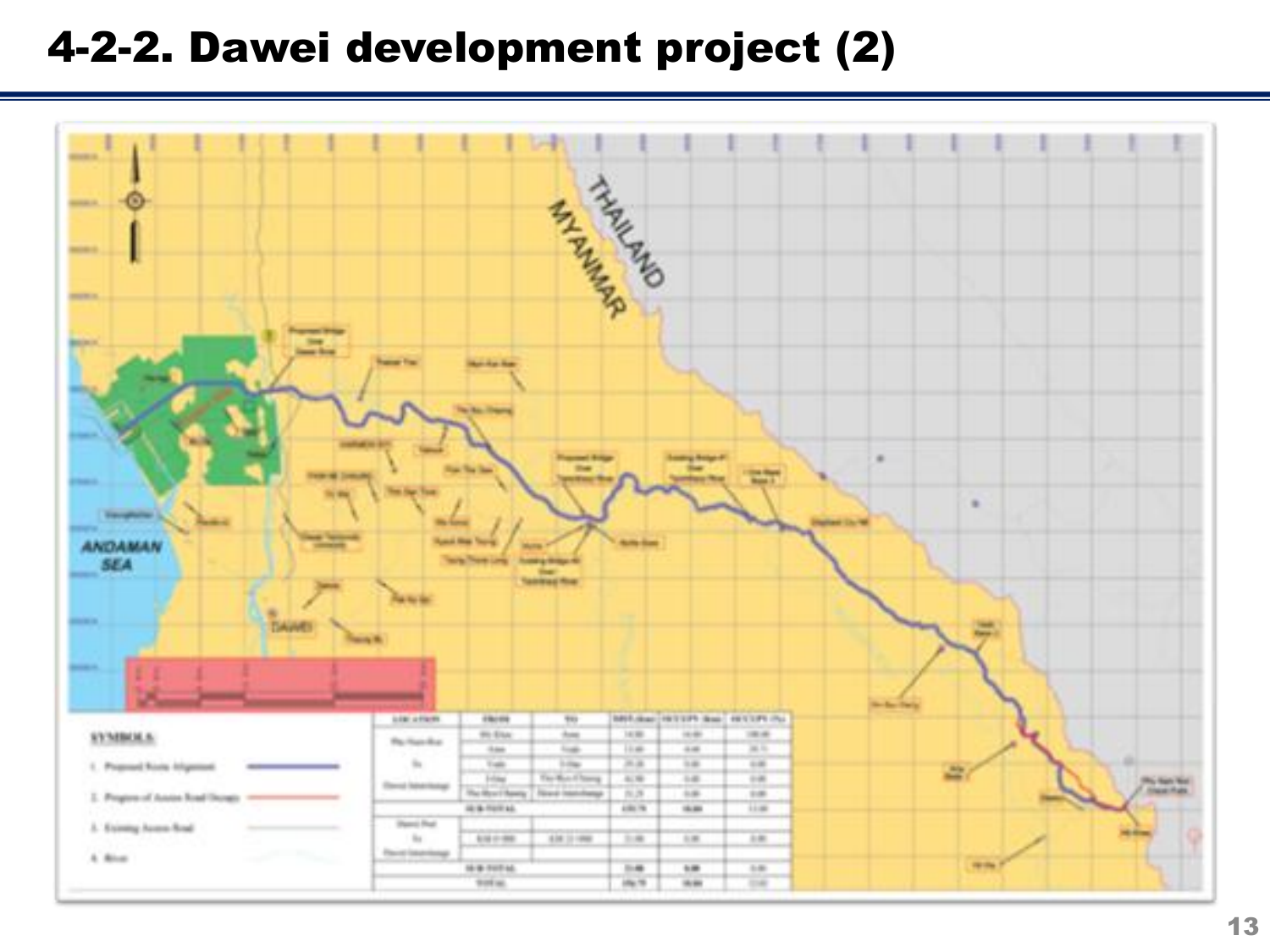# 4-2-2-(1). Dawei deep sea port

- Three proposed deep sea ports with the maximum draft of -20m Chart Datum are planned with the capacity of over 200 MT per annum for services of liquid cargo, general cargo, containers and bulk cargo. Dawei Deep Sea Port will be integrated with road and rail transportation right up to the port terminals. In addition, the sea ports will be equipped with a shipbuilding facility capable of providing building and maintenance services for large vessels.
- Port development project has two port areas as follows:
	- a. Deep sea port (North) Port area is 2.7 km2 and 1.5 km2 cargo yard and 1.4 km2 ship building yard are included.
	- b. Deep sea port (South) Port area is 3 km2 and 1.5 km2 ship agriculture yard is included.
- The Dawei Port facilities and industries are well linked. The steel industry will be supported by the bulk port, requiring throughput of iron ore, coal and other materials, and will export its owned finished products totaling 40 million tons a year. The Dawei Port will handle 5 million tons of agricultural produce like rice, sugar, corn, tapioca and other grains a year. The import of coal will be 25 million tons a year. The Dawei Port will handle 3.2 million TEU a year, which is equivalent to 45 million to 50 million ton of general cargo, 35 million tons of chemical and petrochemical, and 36 million tons of crude oil. The handling capacity of the Dawei Port is up to 200 million ton a year.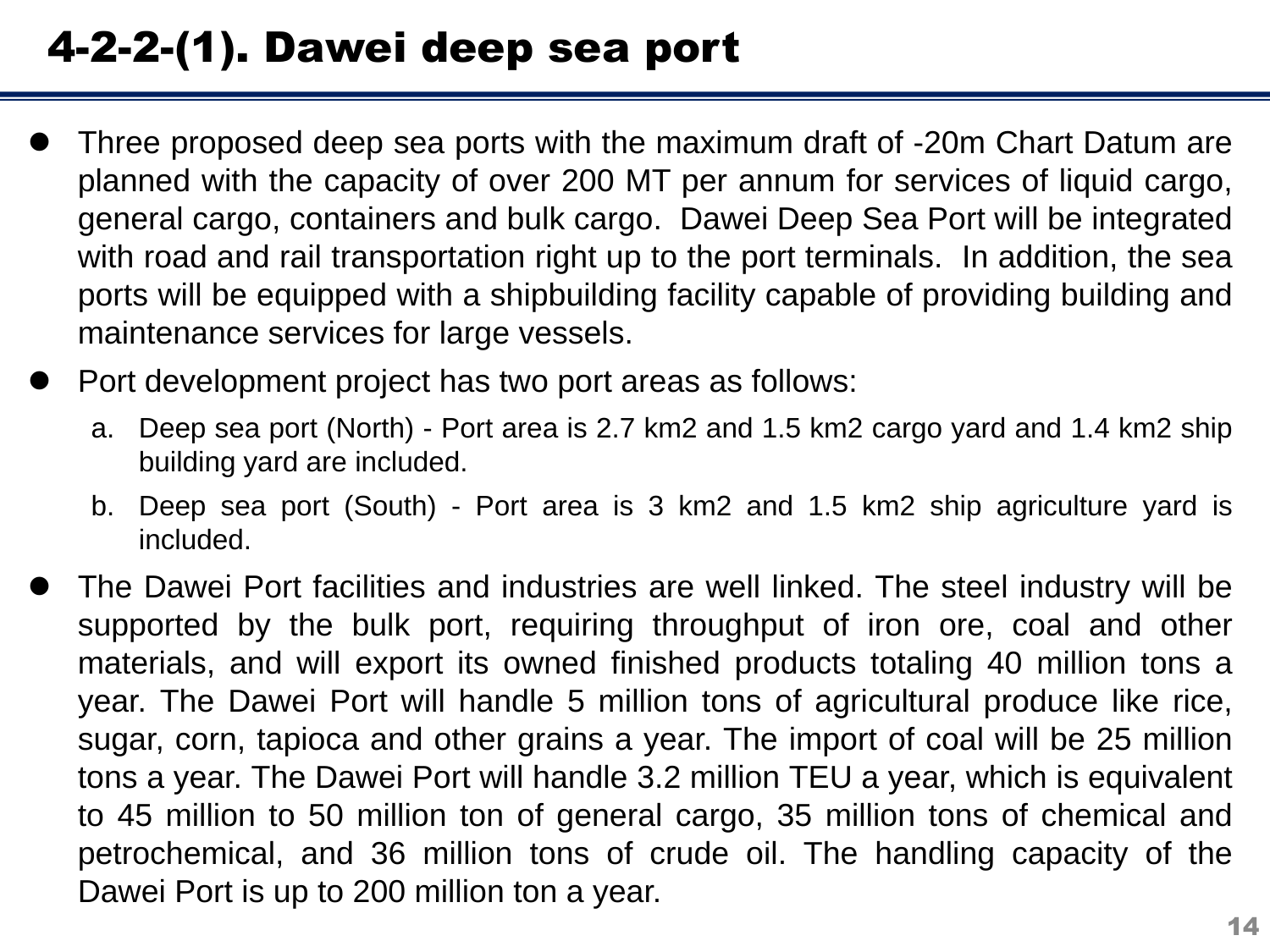# 4-2-2-(2). Dawei industrial estate

- The integrated industrial estate offers a consolidated one-stop industrial production base, consisting of upstream to downstream products in five different zones as follows:
	- Zone A: Heavy industry zone (38.3 km2) includes coal fired power plant, steel mill, fertilizer, ship building and cargo yards and deep sea port;
	- $\Box$  Zone B: Heavy industry zone for oil and gas storage, oil refinery, gas separation plant and compound circled power plant;
	- □ Zone C: Medium and heavy industry zone (44.7 km2) for upstream and downstream petroleum industry;
	- $\Box$  Zone D: Medium industry zone (58.6 km2);
	- $\Box$  Zone E : Light industry zone (43 km2); and
	- Public area (13.5 km2) for commercial complex, authority center and township and district offices.
- The industrial estate will need at least 300,000 m3 of water per day. A reservoir will be built to provide 100 million m3 to the industrial estate during the four month of dry season.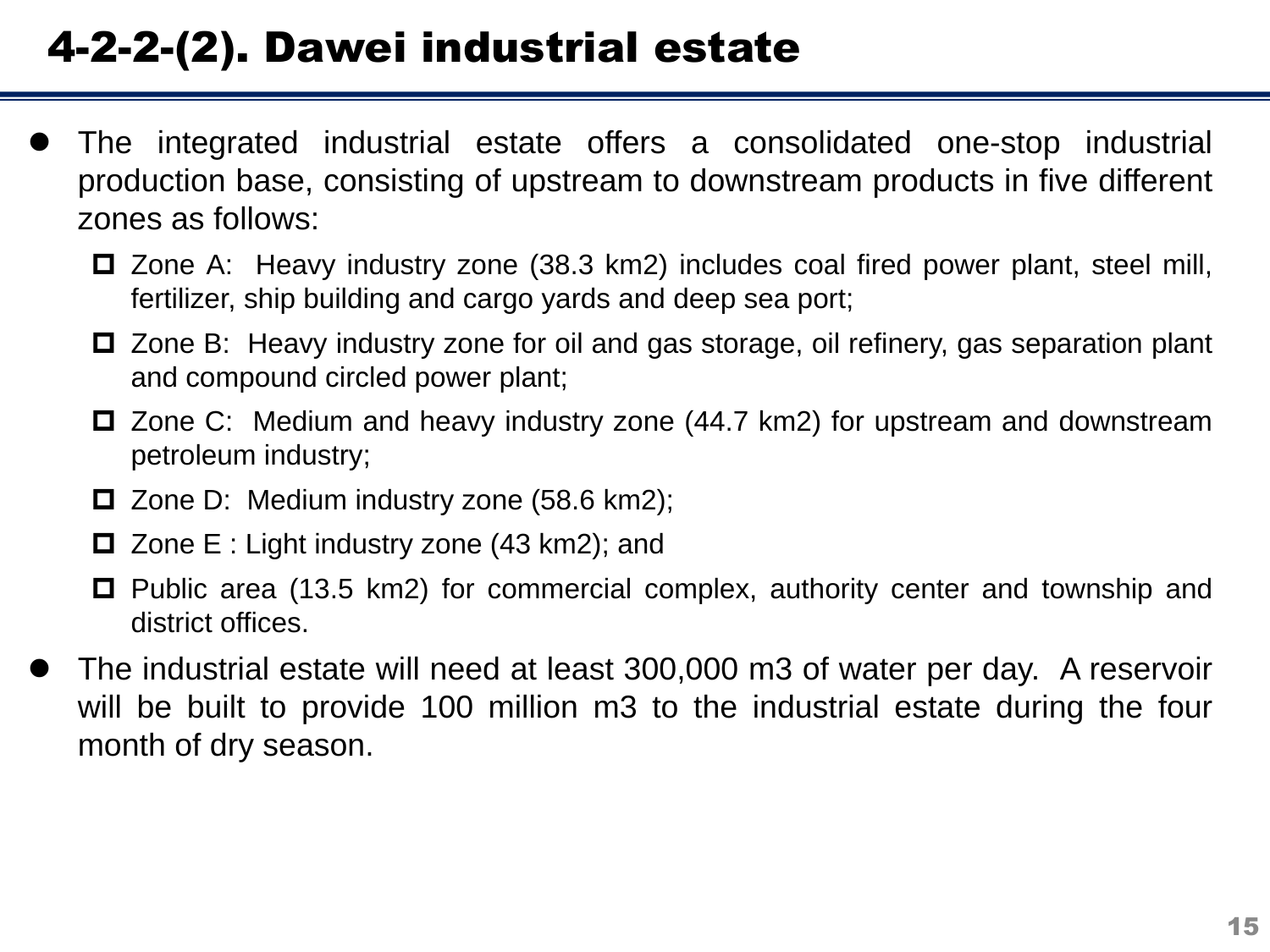#### 4-2-2-(2). Dawei industrial estate: Layout plan

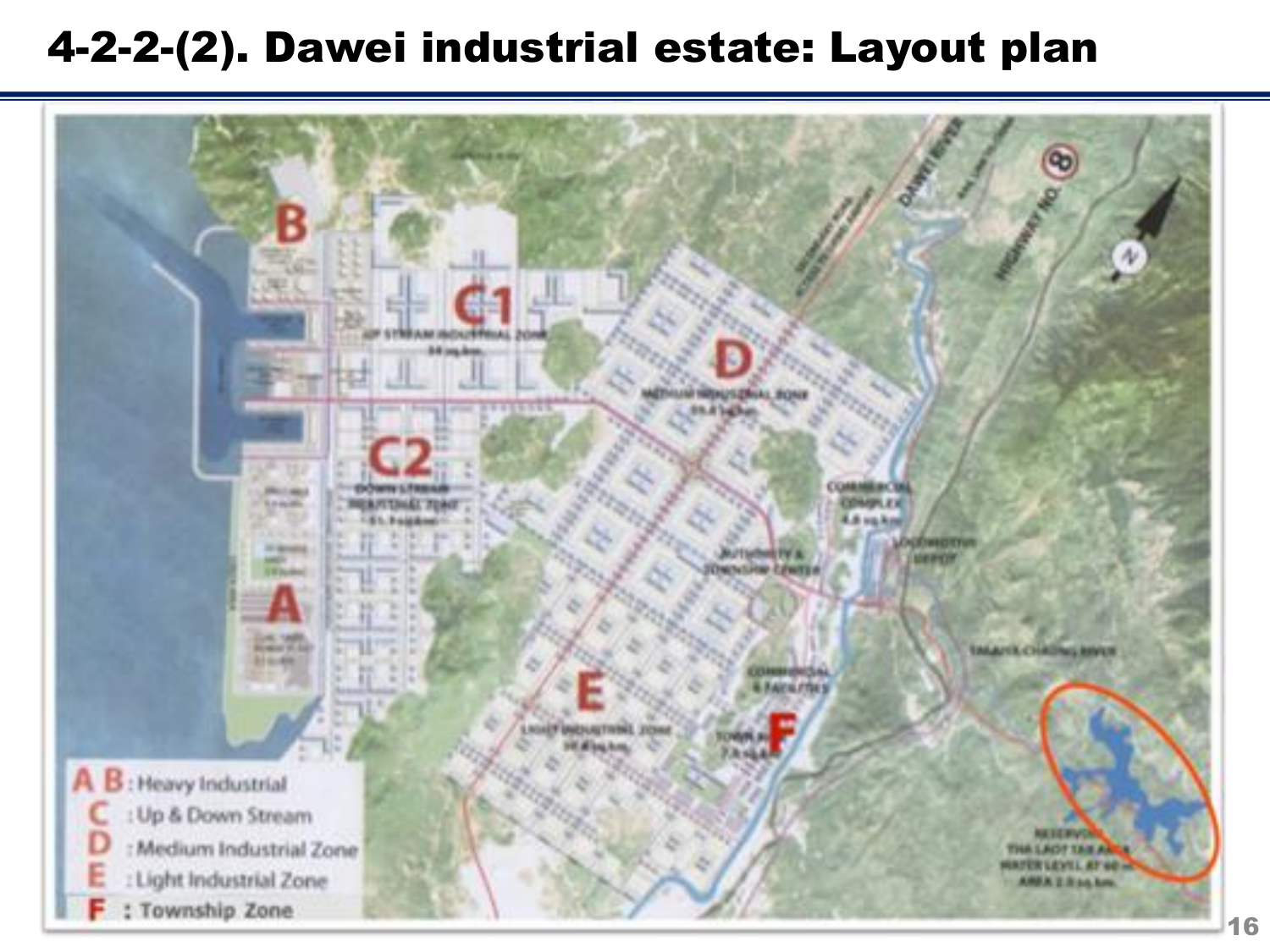# 4-2-2-(3). Dawei Special Economic Zone

- In order to enhance the Dawei Deep Sea Port and Industrial Estate Project, the previous military government enacted Dawei Special Economic Zone Law as Law No (17/2011) on 27 January 2011.
- The objectives of this law are as follows:
	- a. to implement the Dawei Special Economic Zone by the supervision of the Central Body in accord with the objectives contained in section 3 of the Myanmar Special Economic Zone;
	- b. to emerge as the pivotal place for the trade and transportation of South East Asian Region;
	- c. to develop the businesses of the Dawei Special Economic Zone;
	- d. to create more employment opportunities for the public within the Dawei Speicial Economic Zone; and
	- e. to develop the infrastructures within the Dawei Special Economic Zone.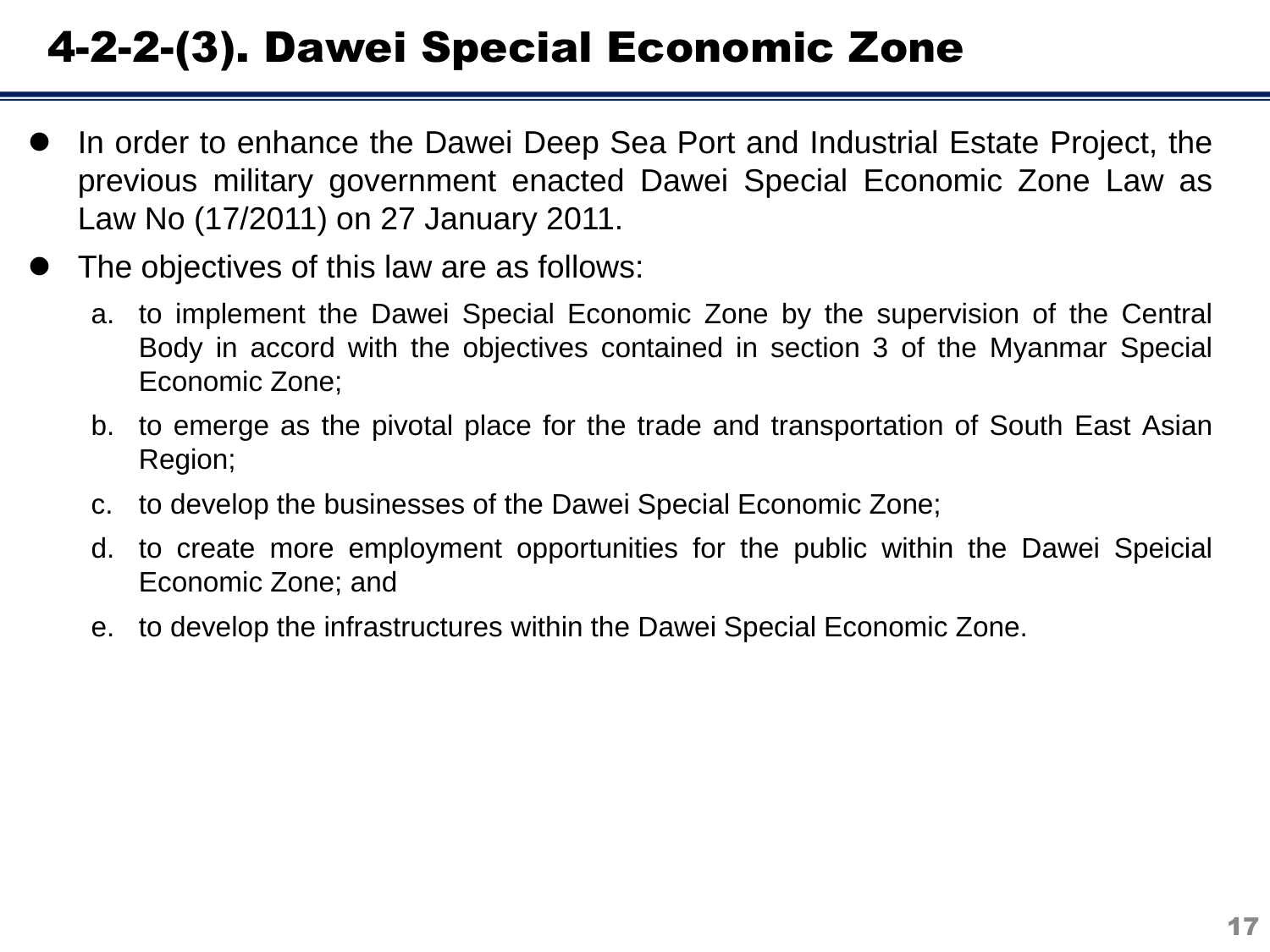- According to a simulation analysis by Kumagai and Isono (2011):
	- (1) MIEC has the largest impacts on Cambodia, followed by Myanmar, Thailand, and Lao PDR;
	- (2) Tanintharyi, where Dawei is located, enjoys the largest impact, equivalent to 9.5% vis-a-vis the baseline scenario;
	- (3) allowing the transit transport in Myanmar is critical for countries other than Myanmar, especially for Thailand;
	- (4) Dawei project has larger impact than Pak Bara project for Thailand, and there is almost no additional impact when we compare Dawei project only and both Dawei and Pak Bara projects;
	- (5) West Bengal and Tamil Nadu have positive impacts while others see slight negative impacts, and the total impacts on India as a whole, in terms of the percentage change in RGDP, is limited, mainly due to the fact that India has higher preference for domestic products.
- **Dawei project will enhance connectivity between Bangkok and Chennai, which can open wide opportunities for the private sector to optimize their production activities in ASEAN and India (through fragmentation and reviewing supply chains).**
- **Having an alternative route, in addition to the existing route via Singapore, would enhance the resilience of regional production networks**.
- Dawei project may provide an attractive industrial location for private firms and factories that are currently located in Thailand and the neighboring countries, including Japanese affiliates, to relocate to.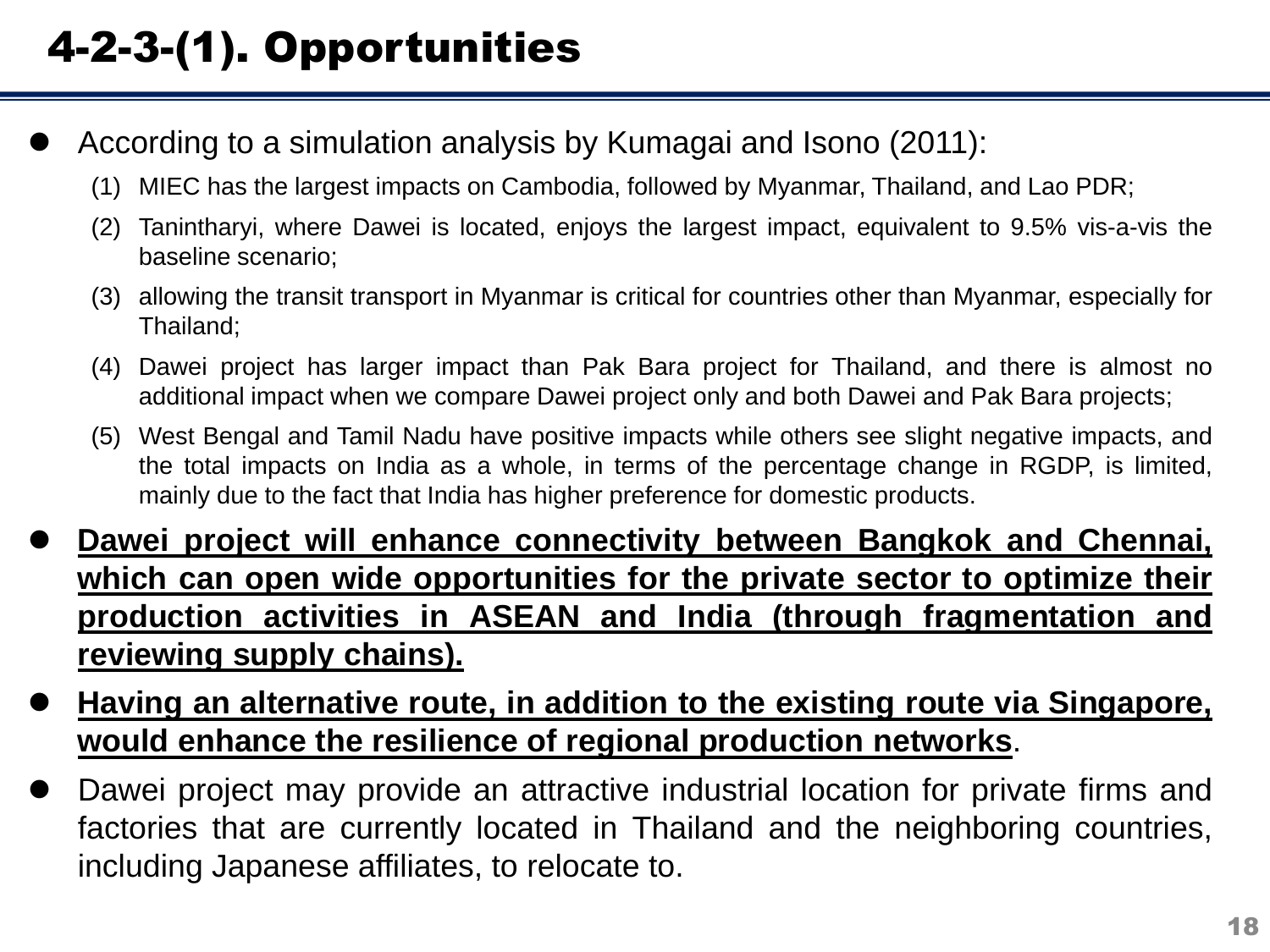# 4-2-3-(1). Challenges

- **Funding problem**: ITD has established a special purpose company (Dawei Development Corporation: DDC), which is wholly owned by ITD. Although ITD has been looking for investors for up to 49% share of DDC, it has long had difficulty in finding partners, mainly because Myanmar has long been under the Western, the US's in particular, sanctions. Large MNCs were thus far reluctant to invest and do businesses in Myanmar, since they are afraid of damaging their reputation in the international community.
- However, the new government of Myanmar, which was established 30 March 2011, is apparently moving forward to political and economic reforms, including the dialogue with Aung San Suu Kyi, the leader of democratic forces, the release of quite a number of political prisoners, relaxing media control and internet access, the consultation with the IMF to restructure the country's highly distorted exchange rate system, and so forth.
- Based on these changes, the US started to talk intensively with the Myanmar government, and people think that the sanctions imposed by them may soon be relaxed, or lifted in due time. The next ASEAN Summit in mid-November will reward Myanmar by allowing it to take a role of ASEAN Chair in 2014. Accordingly, the large MNCs started to pay more attention to Myanmar.
- **Small population in Dawei.**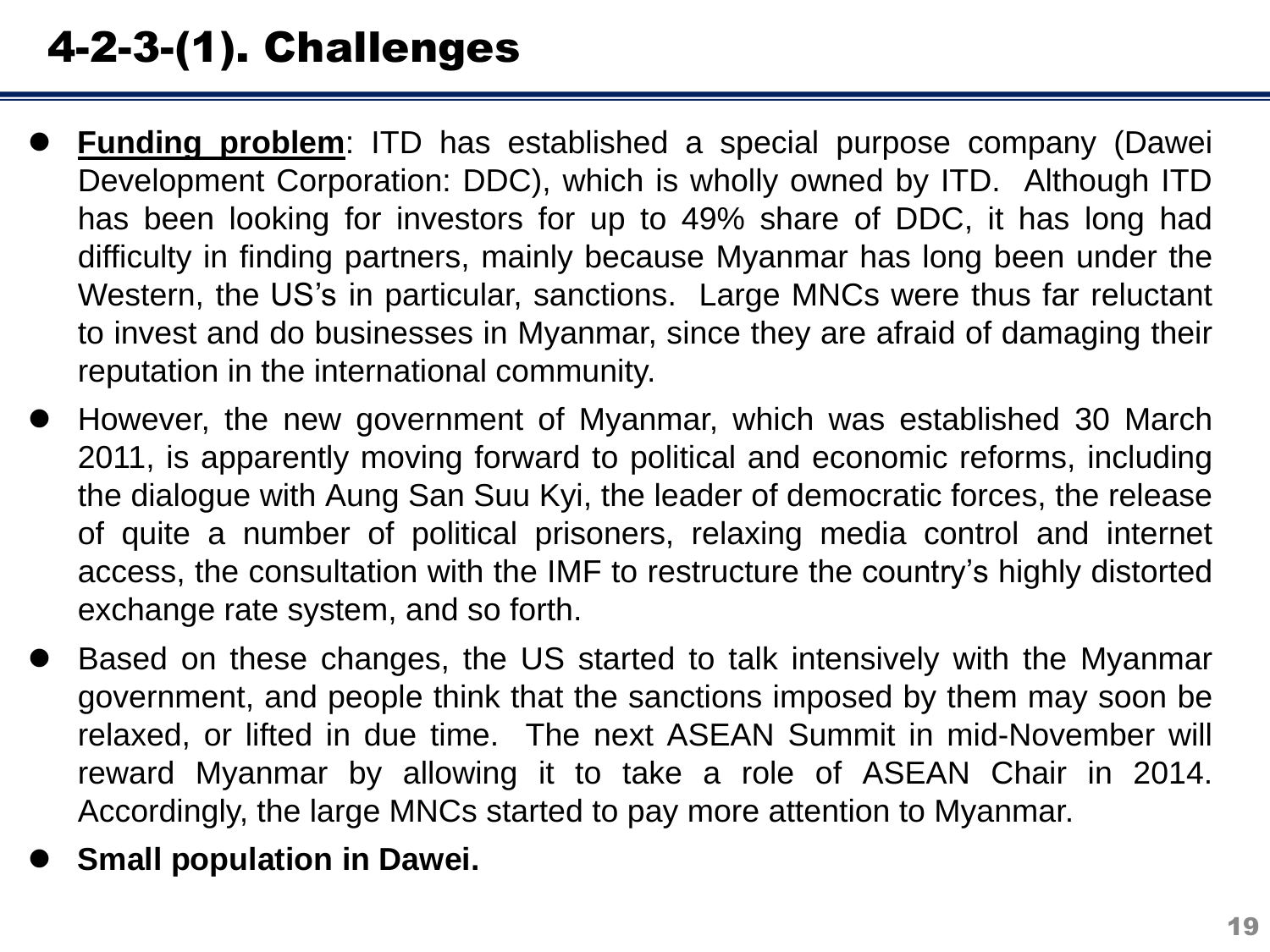#### 4-3. Connectivity between Myanmar and Northeast India

- **The weak physical connectivity between Myanmar and North India has been one of the major bottlenecks to enhance the border trade between the two countries**.
- Out of the eight states in Northeast India, four states, namely Arunachal Pradesh, Nagaland, Manipur, and Mizoram, share national borders with Myanmar, and the total length stretches to 1,643km. Along the national border, four land customs stations (LCSs) in (1) Moreh in Manipur / Tamu in Sagaing, (2) Zolkawtar in Mizoram / Rihkhawdar (Chin), (4) Avakhung in Nagaland / Layshi in Sagaing, and (4) Nampong in Arunachal Pradesh / Pangsu in Sagain, have been identified to serve the border trade with Myanmar.
- Out of these, **Moreh LCS has been the busiest, handling almost 99% of the regions' trade with Myanmar, although Northeast India's trade with Myanmar has always remained less than a percent of India's total trade with Myanmar since the opening of Moreh LCS in 1995** (De, 2011).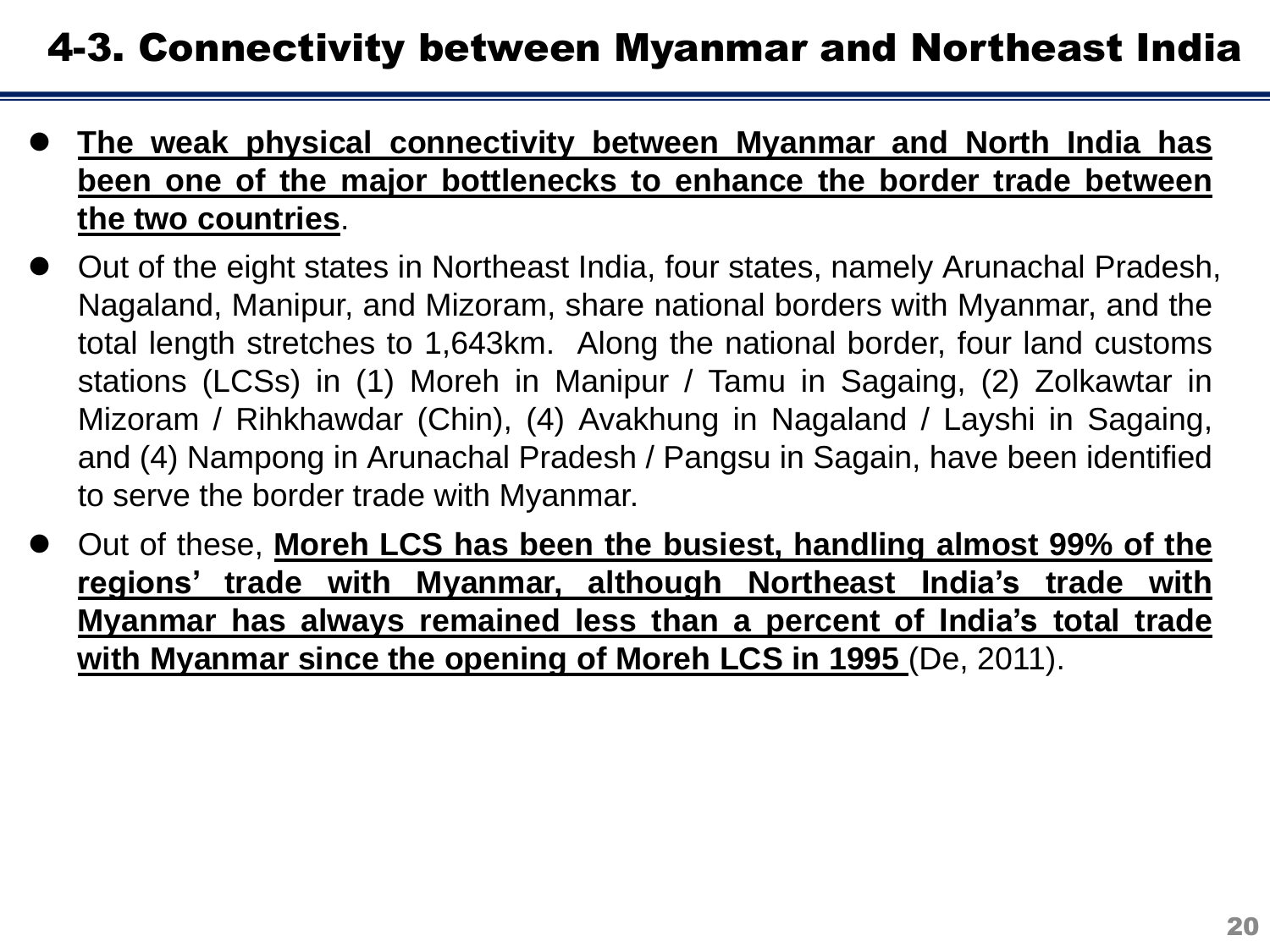- Moreh (Manipur) and Tamu (Sagain) has been the main gate for the border trade between India and Myanmar.
- The road from Imphal to Palel (49km) is largely 2 lanes, flat terrain, and the surface is fairly paved and maintained. In contrast, the road from Palel to Moreh (60km) is single-lane and mostly mountainous. The surface is paved but not maintained, therefore a number of sections between Palel and Moreh need to be repaired .
- On the Myanmar side, a 150 km road from Tamu, Kalewa, to Kalemyo and a 10 km road from Kyigone to Kalemyo were constructed by the Border Road Organization (BRO) of India by 2001, and named as a friendship road.
- The road from Imphal, Palel, to Moreh, and the friendship road from Tamu, Kalewa, to Kalemyo are integral parts of the Trilateral Highway project under the Mekong-Ganga Cooperation.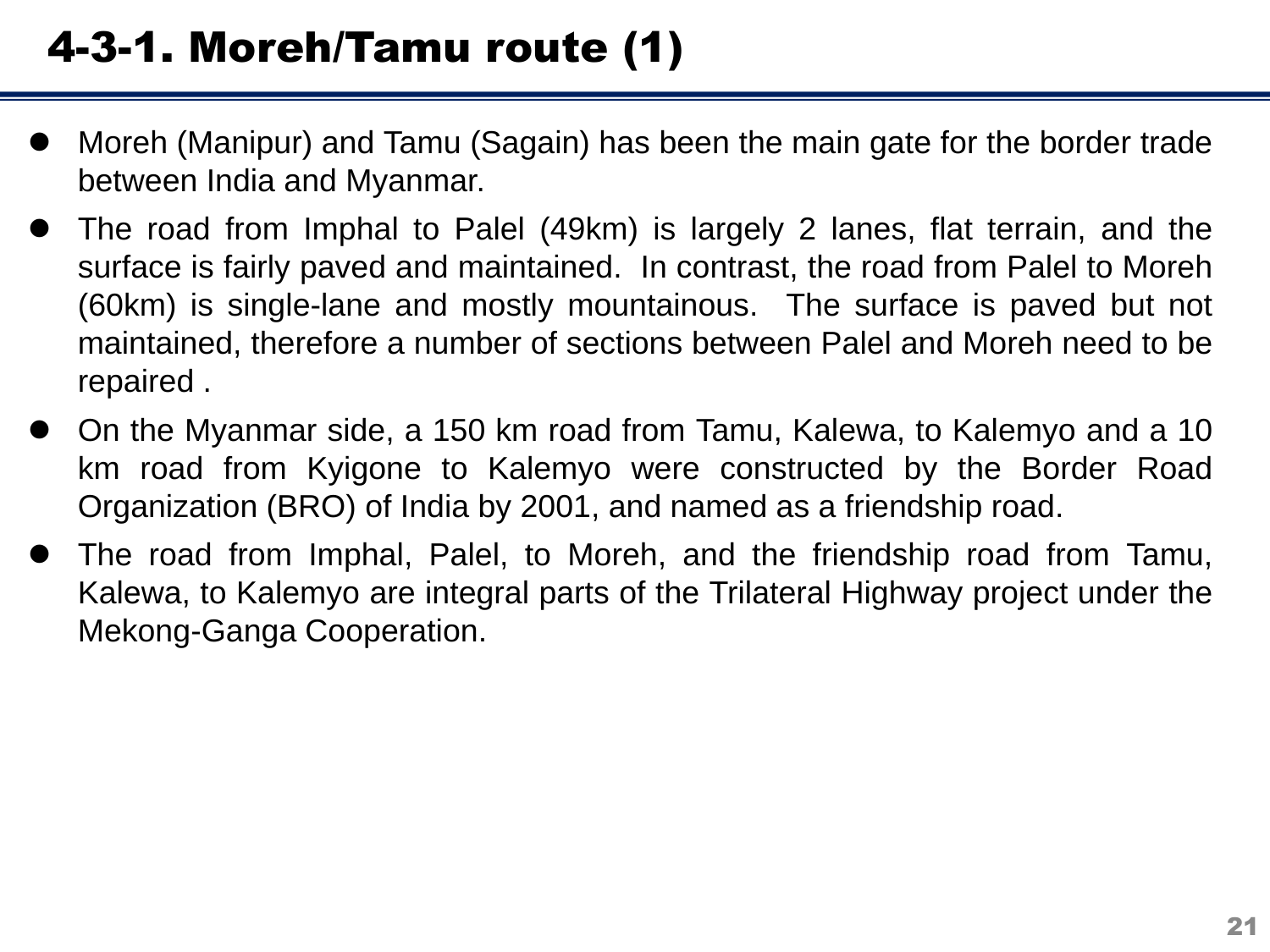# 4-3-1. Moreh/Tamu route (2)

- The bilateral agreement between Myanmar and India limits the number of tradable items for the border trade to 40, and only in terms of barter trade. Trade imbalance needs to be settled by reverse trade within 6 months, instead of financial settlement, and there's no "formal" foreign exchange facility in the border area. Due to these restrictions, official border trade has not been growing. According to the statistics of Moreh LCS, in FY2010/11, India's export to Myanmar was Rs. 2.6 million of cumin seed, and India's import from Myanmar was Rs. 32 million of betel nuts and Rs 4 million of dry ginger.
- Instead, informal border trade has been growing. As referred in De (2011), the total trade at Moreh including informal volume is estimated at Rs. 2,800 million, which is far more than the official trade statistics, Rs. 150 million, indicating **a significant amount of informal trade across the border, backed by a strong demand in the market**.
- **From the viewpoint of India, there is a fear of possible influx of Chinese products into the domestic market. A proper management of the country of origin by Myanmar government would be of crucial importance, to keep the trade flows under control.**
- Another direction for India and Myanmar might be to consider transit transport agreements involving China and Thailand.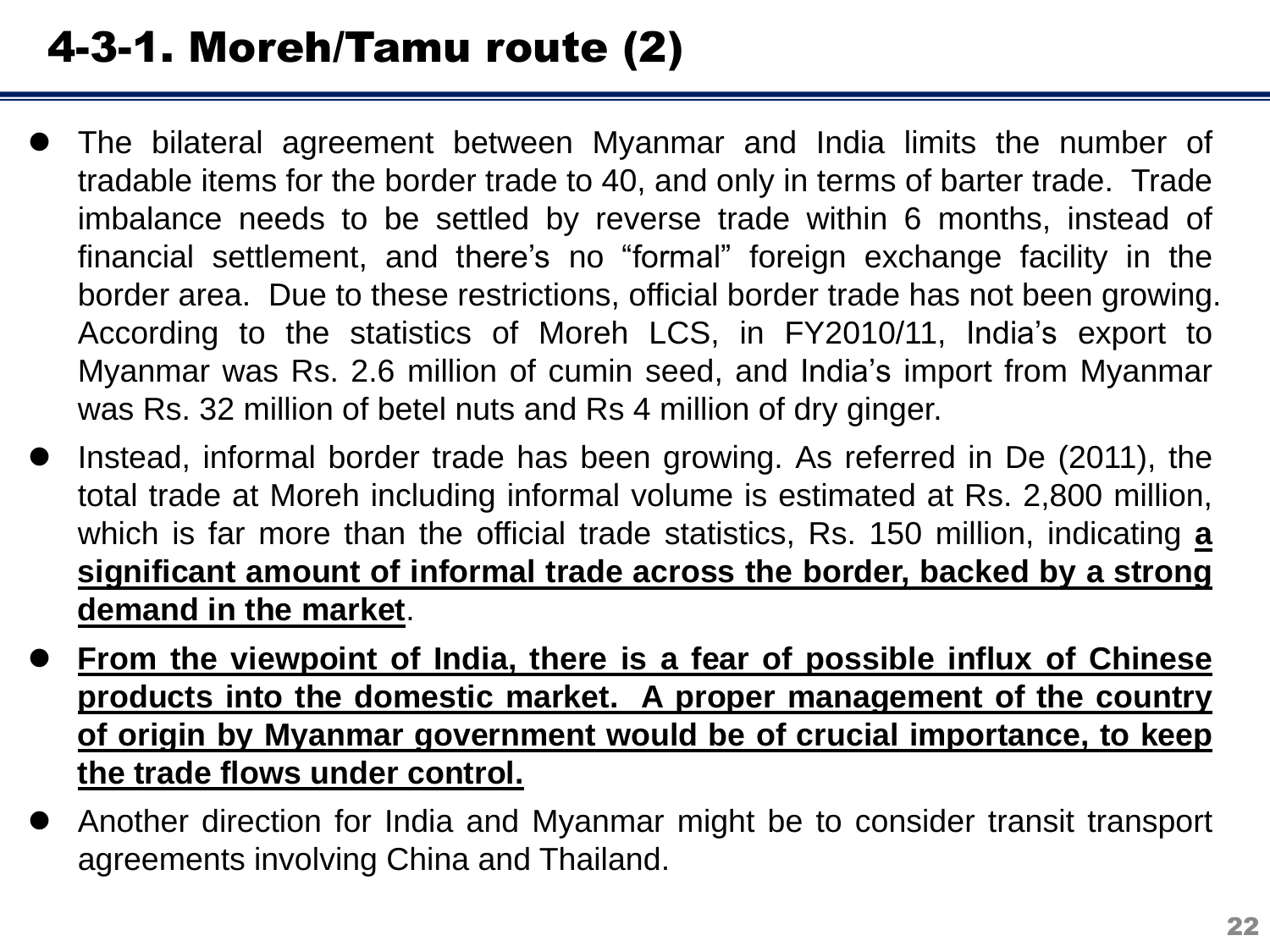- Zolkawtar (Mizoram) and Rihkhawdar (Rhee, Chin) have been the secondary gate for the border trade between India and Myanmar.
- Zolkawtar is 225 km away from Aizawl, the capital city of Mizoram State. The whole stretch from Aizawl to Zolkawtar is largely 2 lanes and highly mountainous terrain, although the surface is paved and fairly maintained as compared to the section between Palel and Moreh in Manipur. Reflecting the better security condition, there is no security checkpoint (Assam Rifles) along the route from Aizawl to Zolkawtar.
- The regulation on border trade is the same with those for Moreh/Tamu border. In Zolkawtar, physical border facilities such as land customs station (LCS), post office, and a bank (State Bank of India) are already developed, and ready to operate. However, the development of "official" border trade is much slower than Moreh/Tamu border.
- If the route from Aizawl to Agartala is improved, and the transit trade through Bangladesh is realized, this route will become the shortest land route connecting Myanmar and Kolkata via Northeast India and Bangladesh.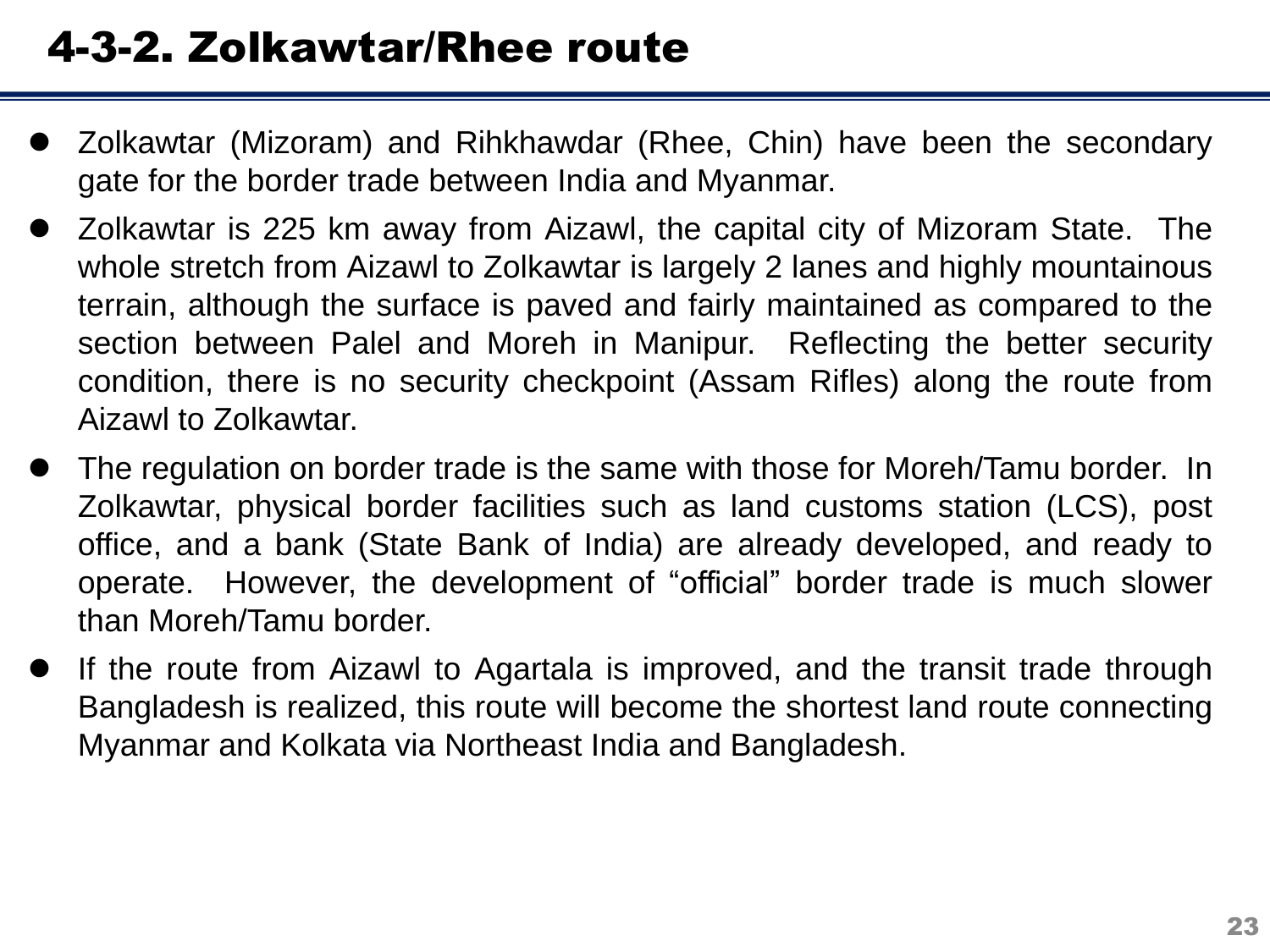## 4-3-2. Nampong/Pangsu route: Stilwell road

- **Ledo road** was constructed during the World War II by the US army to establish a new strategic route connecting between Ledo in Arunachal Pradesh and Bhamo in Kachin to provide the necessary supplies to China and resistance group against Japanese army in the region. Later, Ledo Road was renamed as **Stilwell Road** by Chiang Kai-Shek to praise the achievement of General Joseph W. Stilwell, who conducted the operation.
- Stilwell road passes India/Myanmar border in Nampong/Pangsu, where the bilateral agreement was made to establish border check points. As of today, however, Nampong LCS has not started its operation, and the border is not yet opened for official border trade.
- **Reactivation of Stilwell road**, including the operationalization of border checkpoints in Nampong and Pangsu, could open wide opportunities for India, Myanmar, and China to explore the full potentials of sub-regional economic integration, together with existing domestic road and rail infrastructure.
- This can be a practical way to materialize its **"Look East Policy"** for India, and to explore the full benefits of MPAC for ASEAN, Myanmar in particular. And for East Asia as a whole, this is a promising way to pursue deepening economic integration and narrowing development gaps, as the enhanced connectivity among Northeast India, Myanmar, and Yunnan would mitigate geographical disadvantages of, and open new opportunities for the region.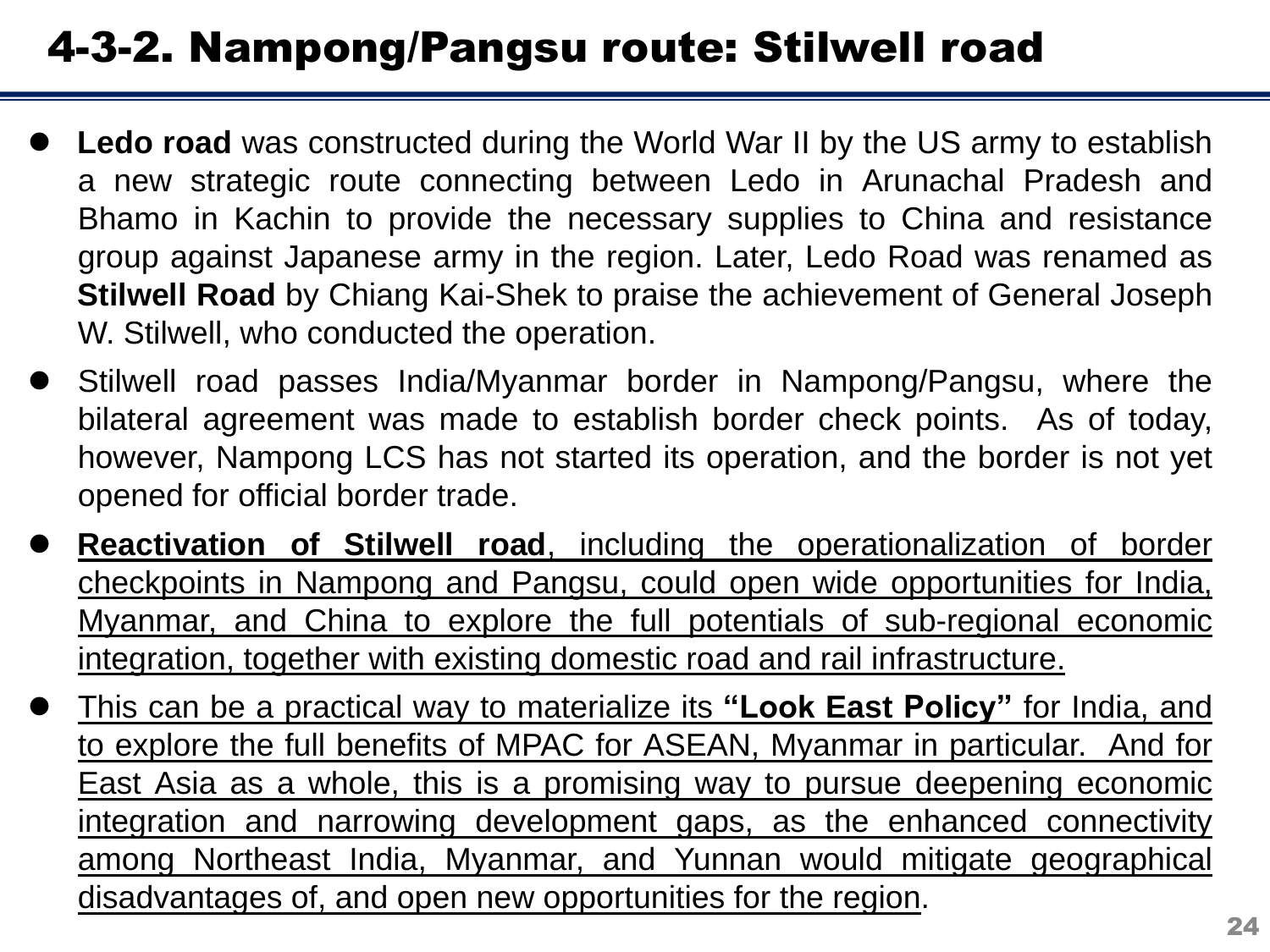# 4-4-1. Kaladan Multimodal Transit Transport project

- Kaladan Multimodal Transit Transport (KMTT) Project aims to provide an alternative route that connects Northeast India and the mainland India, Kolkata in particular, through Chin and Rakhine in Myanmar .
- KMTT project includes following infrastructure development: (1) expansion of Sittwe port from the maximum capacity of 4,000 to 7,000 ton; (2) construction of river port in Paletwa; (3) channel dredging of Kaladan River from Sittwe to Paletwa; (4) road construction from Paletwa to Myeikwa at Myanmar-India border (129km) .
- The government of India provided US\$ 76 million for KMTT project, although this does not include the cost for the road construction between Paletwa and Myeikwa.
- KMTT project has already commenced, and planned to be completed within a few years to come. As this project is strongly promoted by India, there is no funding problem. Although the size of the project is much smaller than the mega project in Kyaukphyu supported by China, it seems to be adequate considering the size and scope of economic activity in the neighboring region. In addition, a synergy with Kyaukphyu project is expected.
- Economic viability of the project is still unclear, probably because the project has been driven primarily by political and strategic motives of India and Myanmar.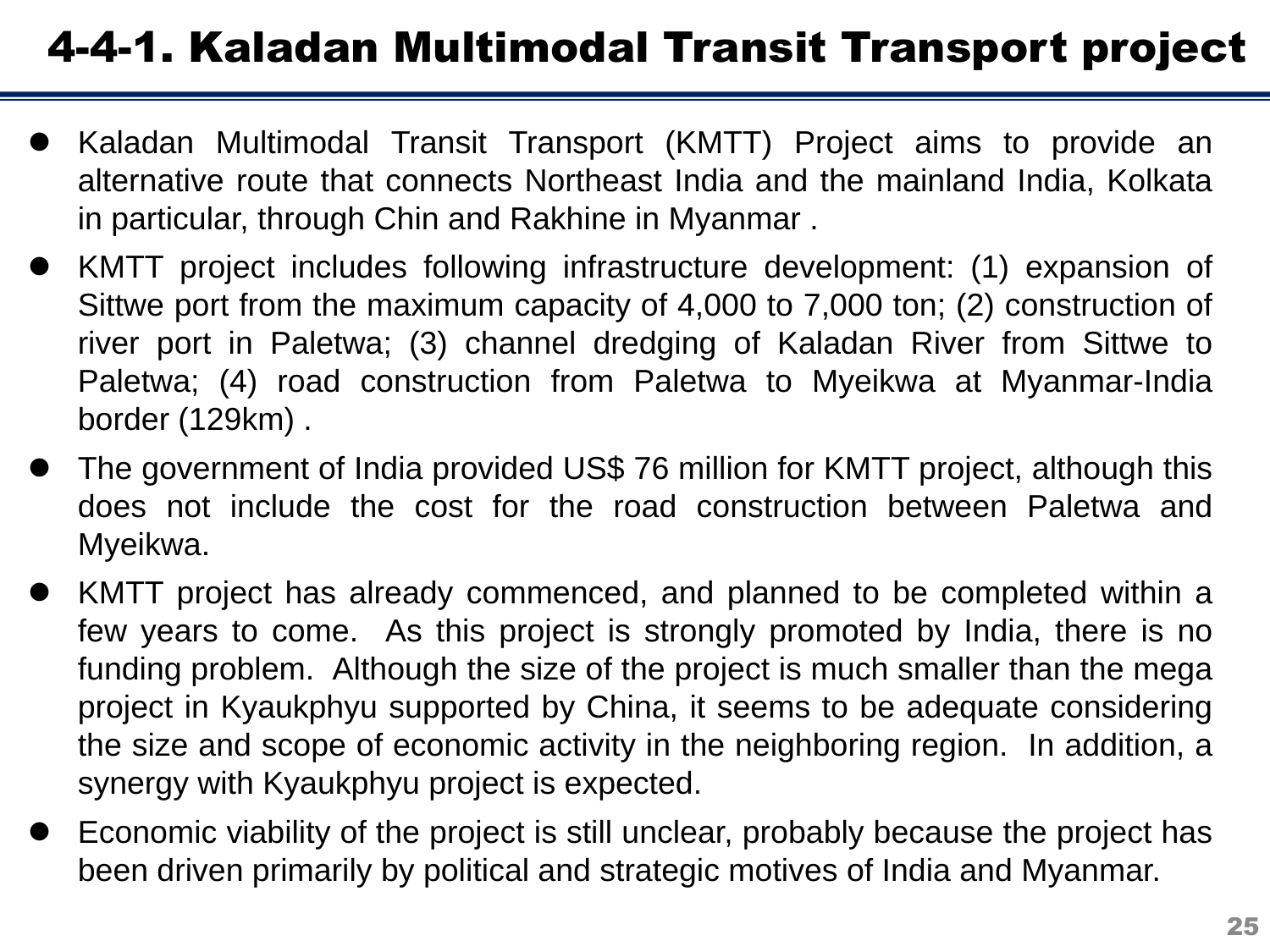#### 4-4-2. Bangladesh transit route

- The dependence on "chicken neck" and the expectation on KMTT project in connecting Northeast and the mainland India have roots in the strained relationship between India and Bangladesh. If the transit trade through Bangladesh were allowed with a reasonable level of efficiency, the landscape of this issue would be changed dramatically. Indeed, India and Bangladesh have already reached to an agreement on transit trade through inland waterway (Ganga) in Bangladesh.
- In order to facilitate the border trade between Northeast India and Bangladesh, India has established 26 LCSs along the border, of which 20 are already in operation (De, 2011).
- Among the four states sharing national borders with Bangladesh, namely Assam, Meghalaya, Tripura and Mizoram, Meghalaya is the largest gateway.
- Northeast India's export to Bangladesh is dominated by raw materials such as coal, limestone, boulders, and agro-horticultural products, while the North India's import from Bangladesh is largely finished products such as cement, synthetic fabric, readymade garments, and processed foods.
- The enhanced connectivity between India and Bangladesh, both in terms of physical and institutional, could boost the border trade and open new opportunities for Northeast India to invite some of the production processes related to the manufacturing activity in Bangladesh.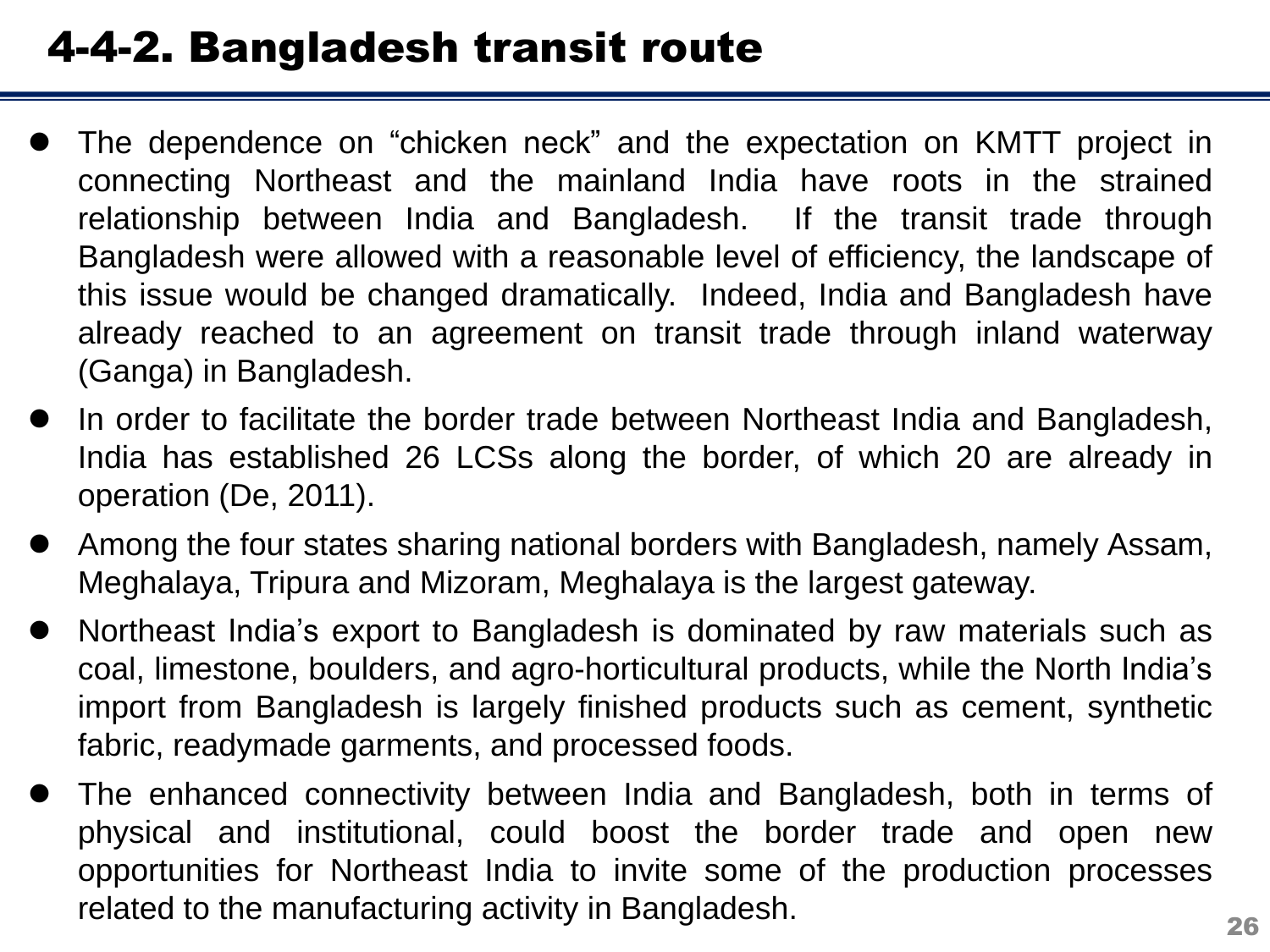# 4-5-1. Kyaukphyu project: Outline

- Kyaukphyu Deep Seaport, with 91 berths will be built to cover for 11 containers, 19 cargo vessels, 39 petrol chemical carriers, 8 repairing ships, 2 cruise liners and 12 service ships, is under construction near the town in the Than Zit River on Made Island.
- The natural gas produced under the Shwe project will be sold to the affiliate of China National Petroleum Corporation (CNPC), and sent to China via a pipeline that will run across Myanmar. The project was started in 2009. Onshore Gas Terminal (OGT) is being constructed near Kyaukphyu. The construction of OGT was started in 2009 and will be completed in 2013.
- Kyaukphyu-Kunming Oil Pipeline, the Natural Gas Pipeline and the China-Myanmar Economic Corridor are under the arrangement to carry out simultaneously with the deep seaport project.
- An industrial estate will be constructed together with Kyaukphyu Deep Seaport, but the location is still unknown to the public as of today.
- The project of Kyaukphyu Kunming Railroad is estimated to finish in 2015. The route will pass through the Rakhine, Magway, Mandalay, and Shan. The railroad is divided into 4 sections: (1) from Kyaukphyu, Ann to Minbu. (2) from Minbu to Magway to Mandalay; (3) from Mandalay to Lashio to Muse; and (4) from Muse to Jijo in Myanmar-China border area. The construction of the railroad project has not started yet in Kyaukphyu as of October 2011.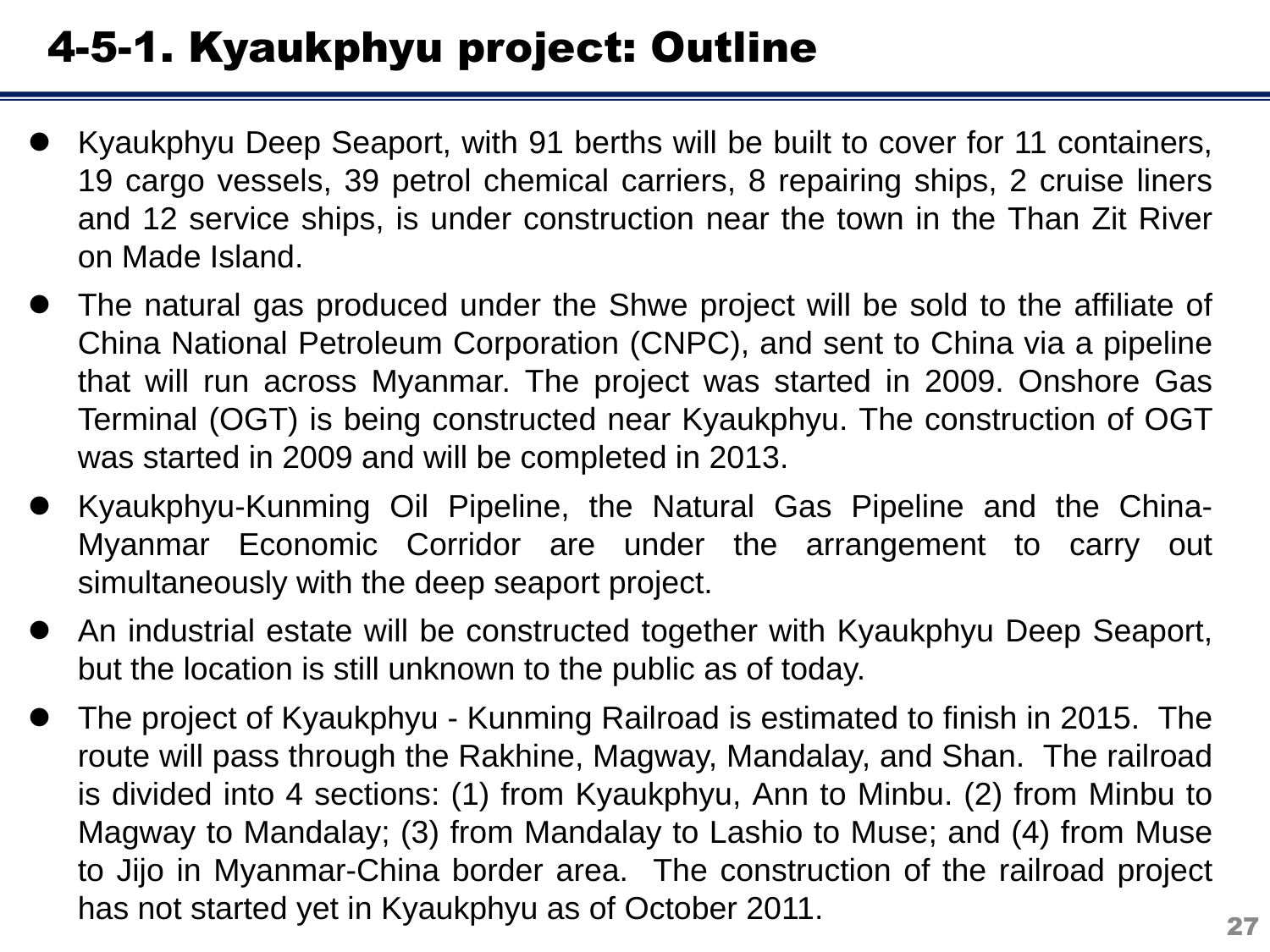# 4-5-2. Kyaukphyu project: Opportunities

- 1. The natural gas and oil pipline project will bring another large amount of foreign currency to Myanmar. Myanmar currently exports natural gas to Thailand, which accounts for 40-50% of Myanmar's total exports. Myanmar will have another source of foreign currency earnings. The fees for usage of oil pipeline will also bring a considerable amount of foreign exchanges to Myanmar.
- 2. China can secure natural gas, which is much needed for its rapidly growing economy. The oil pipeline can reduce China's dependence on the Malacca Straits for its importing oil, and diversify its route of sourcing oil from the Middle East and Africa.
- 3. Te construction of deep seaport will provide an opportunity for Kyaukphyu to develop its own industrial cluster. This possible cluster will be enhanced by better connectivity between Kyaukphyu and Muse, the border town of Yunnan Province of China, by road and railway. China may use this corridor to export its goods to India, the Middle East and Europe via Kyaukphyu Deep Seaport.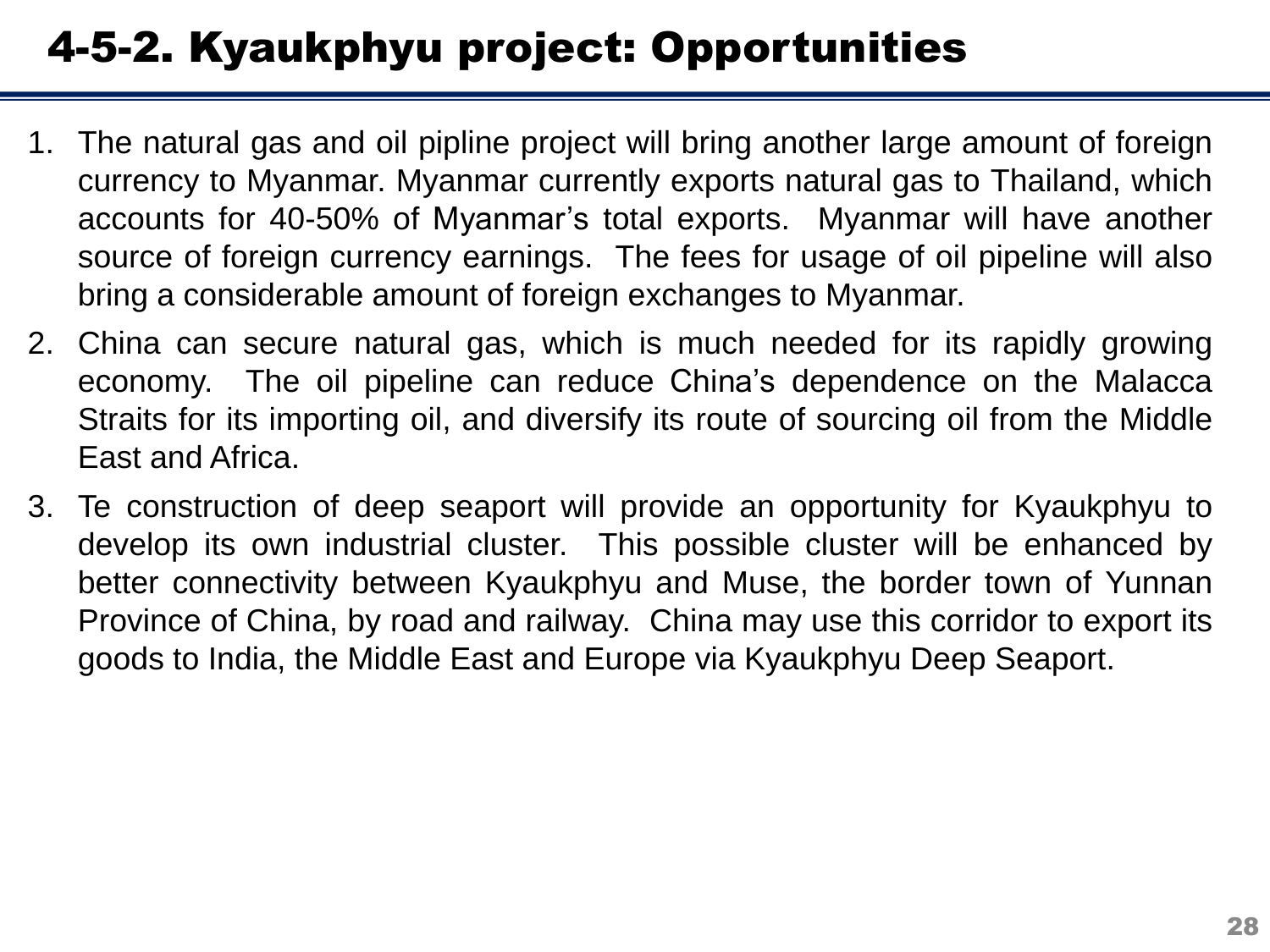# 4-5-3. Kyaukphyu project: Challenges

- 1. The impact of the Shwe natural gas on the Chinese economy and the impact of the oil import through the pipeline to China may be limited, because China's energy demand is huge as compared to the supply capacity of natural gas and imported oil via Kyaukphyu Deep Seaport and pipeline.
- 2. The gas and oil pipelines run through some part where ethnic insurgencies are rampant. The pipelines can be a good target of the ethnic armed groups. The Myanmar military have to tighten the security along the pipelines and this will cost a lot. Moreover, such an action of the Myanmar army may promote militarization in the regions, which may cause human rights abuses.
- 3. The proposed industrial estate has less prospects to succeed thus far. The Kyaukphyu area is remote, rural, and less connected with other parts of Myanmar. The deep seaport is not sufficient to create an industrial cluster. How to attract potential investors is a big challenge for the Myanmar government.
- 4. There exists anti-Chinese sentiment among Myanmar local people. This may be related to the way of implementation of big projects of Chinese companies financed by the Chinese government. It is often said that the Chinese companies do everything by their own resources including laborers, and the local firms and people cannot enjoy the related works. Information of the projects is not well disclosed, and so forth. How to cooperate with Myanmar firms and people to implement the big projects is also important for China.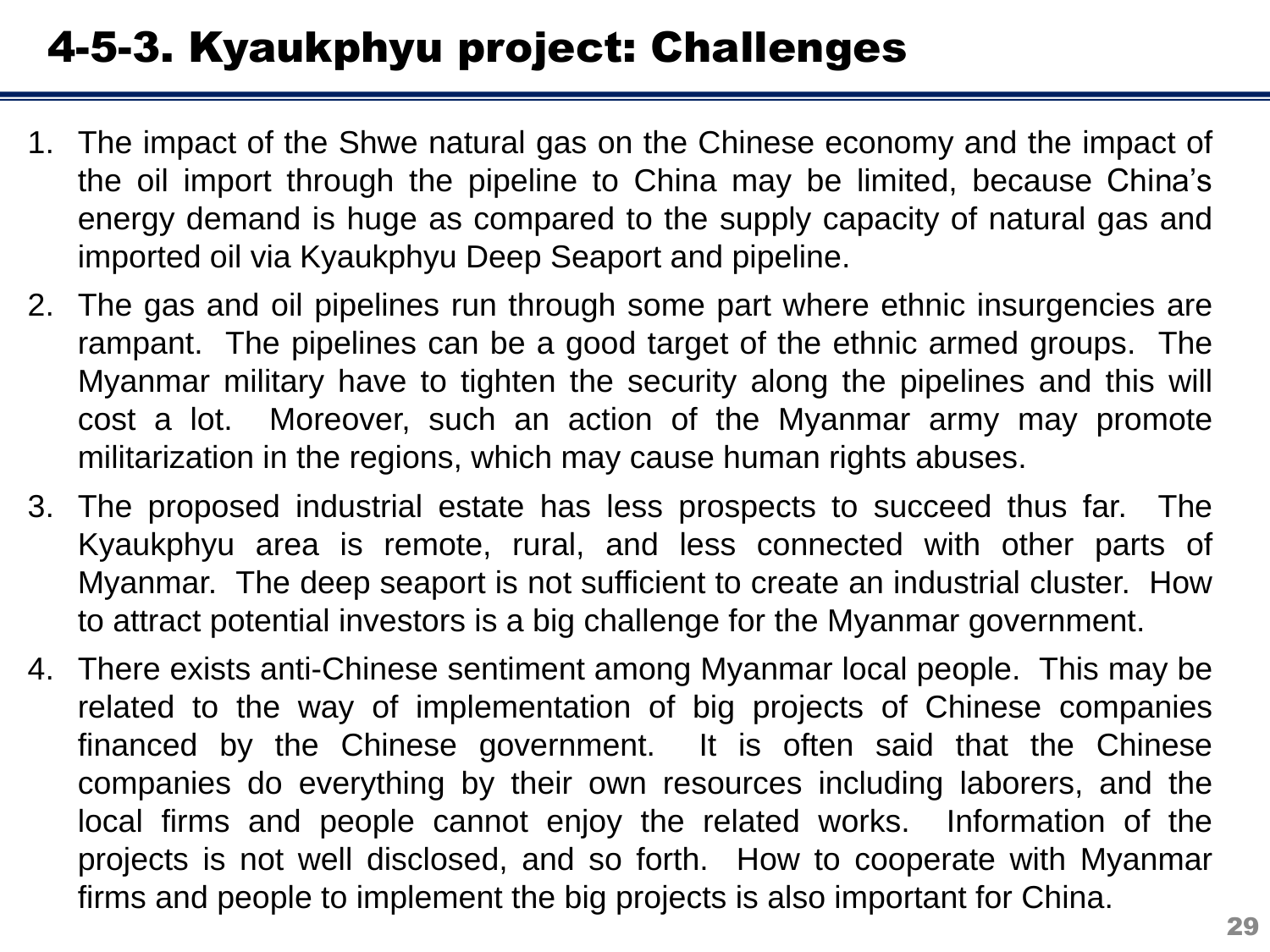# 5-1. A regional framework

- Multi-modal approach
	- Maritime: Dawei, Kyaukphyu, Sittwe, etc
	- Inland waterways: Kaladan, Ganga delta
	- Land: NH network, AH1, Stilwell Rd., new Burma Rd., etc.
	- Air: ASEAN-India Air Transport Agreement, emerging LCC network
	- Connectivity among these different modes of transportation.
- Multi-functional approach
	- Physical connectivity: roads, ports, SEZs, gas pipelines, etc.
	- Institutional connectivity: trade facilitation, trade and transit trade agreement, etc.
	- People-to-people connectivity: ethnic groups
- Multi-tier approach: Conceptual framework of CADP
	- Tier 1: Bangkok, Chennai, Delhi, etc
	- Tier 2 (existing): Kolkata, Dhaka, Kunming, etc
	- Tier 2 (emerging): Yangon, Mandalay, Dawei, Kyaukphyu, etc
	- Tier 3: others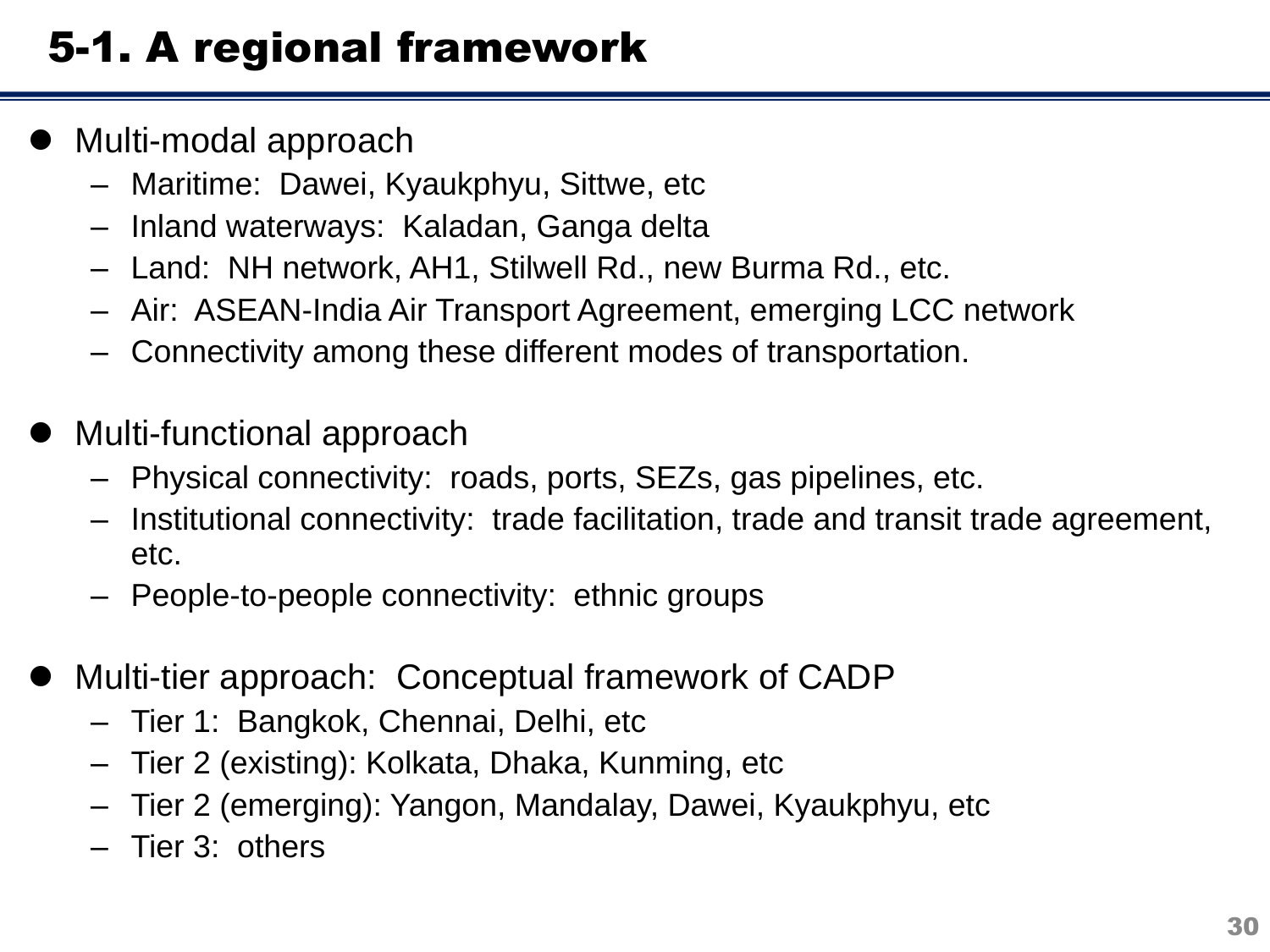## 5-2. Key infrastructure projects (1)

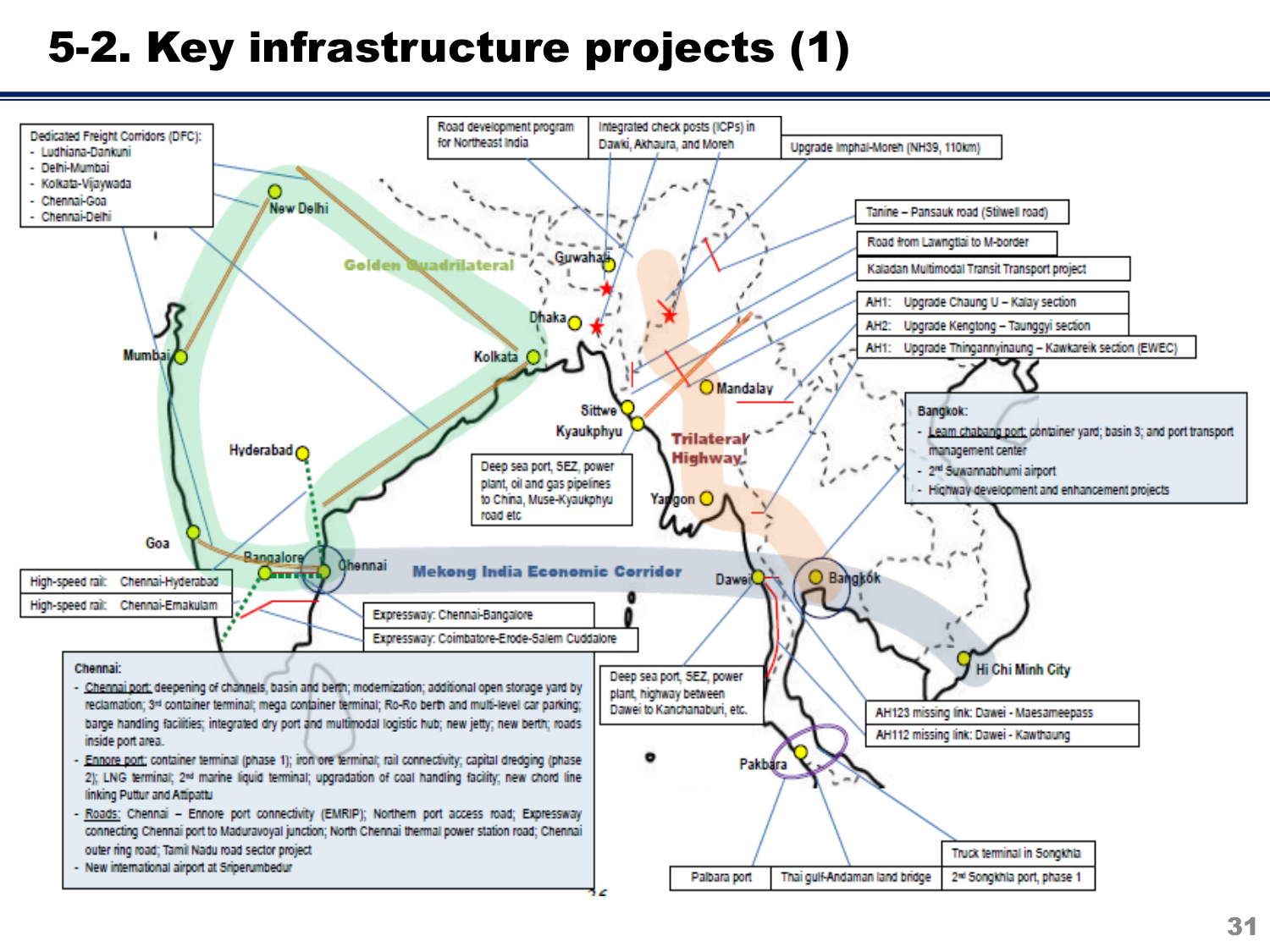## 5-3. Key infrastructure projects (2)

- There are two main routes, namely **the sea route along MIEC** and **the land route along the Trilateral Highway**. Although the designed route of Trilateral Highway ends at Kohima in Northeast India, it is expected to connect to mainland India through the existing national highway network in India via "chicken neck," through the multimodal transport corridor being developed under the Kaladan Multimodal Transit Transport project, or through Bangladesh using its highway network or inland waterway.
- **Development projects in Dawei are of the primal importance for the successful completion of MIEC.** Although there is a comprehensive plan including a deep sea port, a special economic zone, highway to Thai border, a power plant, and so on, the actual construction work has just started and will take several years for completion. In addition, there are a lot of challenges to explore the full potentials of the plan, particularly in inviting foreign investment in Dawei. Furthermore, it is important to establish an effective and efficient institutional arrangement to allow transit transport in Myanmar part of MIEC, that is, between Maesameepass (Thai border) and Dawei. ASEAN's three framework agreements on transport facilitation are to be implemented by the year 2015, with emphasis on the designated transit transport routes (TTRs). The route connecting Kanchanaburi and Dawei (AH123) is not included in the "designated" TTRs**. As the completion of MIEC is already agreed as one of the strategic actions in MPAC, this route should be included in the designated TTRs.** <sup>32</sup>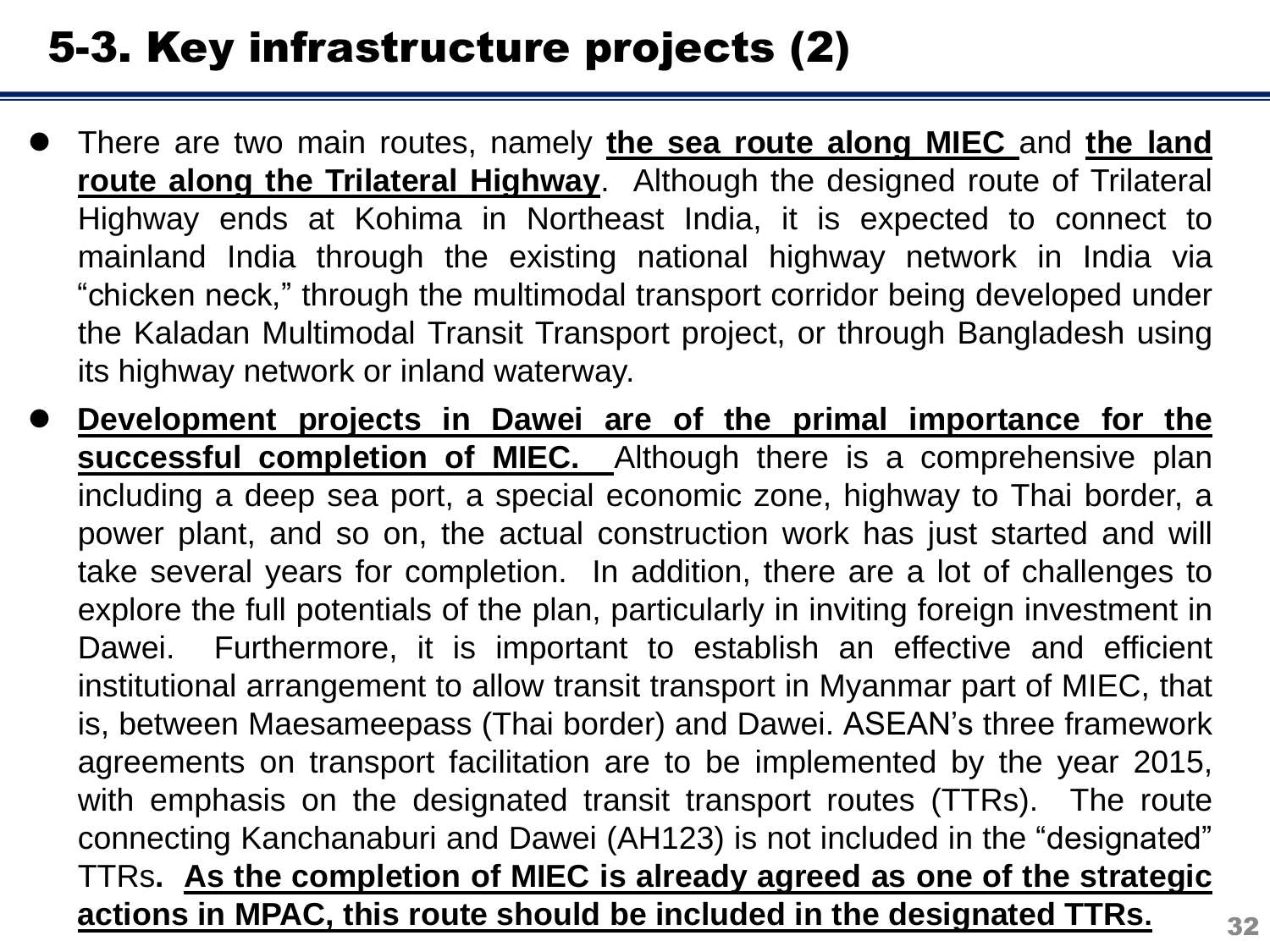#### 5-3. Key infrastructure projects (3)

- **Chennai and surrounding areas have a number of infrastructure projects as well, particularly to expand the capacity of ports and airport, and to enhance the road and rail networks connecting Chennai with other parts of India**. Indeed, reflecting the rapid growth of Chennai and surrounding areas, the capacity of Chennai port, including the backyard space, and the access to the port have been identified as key bottlenecks for further development of the region. This problem is well addressed by the planned expansion of ports of Ennore as well as Chennai, and the plan to enhance the connectivity between the two ports. In addition, as Chennai is a growing hub of automotive industry, the planned construction of a Ro-Ro (roll-on, roll-off) berth and a multi-level car parking is expected to have a major impact. With all these infrastructure projects, Chennai and surrounding areas will be well prepared as the gateway connecting ASEAN and India.
- Trilateral Highway is from Bangkok to Mae Sot in Thailand, from Myawaddy,, Mandalay, Kaleymyo, to Tamu in Myanmar, and from Moleh, Imphal, and to Kohima in India, tracing the Asian (and ASEAN) Highway No.1. As the routes in Thailand and India are already well developed, with an exception that a mountainous section between Moreh and Palel would need moderate repair or upgrading works, the remaining issues are to upgrade physical road infrastructure in Myanmar and to establish effective and efficient institutional arrangement to facilitate cross border trade and transportation.